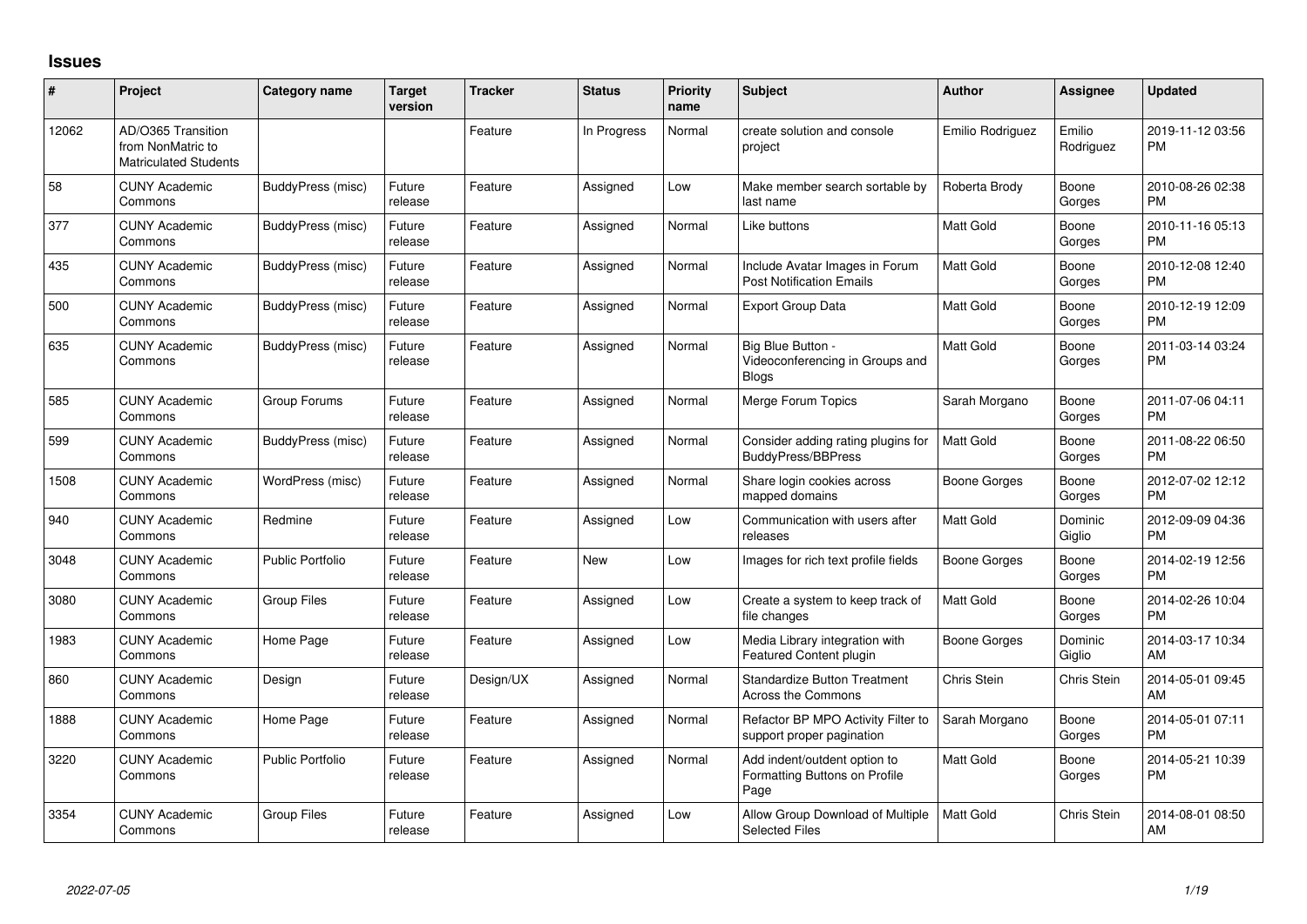| #    | Project                         | <b>Category name</b>     | <b>Target</b><br>version | <b>Tracker</b> | <b>Status</b>       | Priority<br>name | <b>Subject</b>                                                                 | <b>Author</b>       | <b>Assignee</b>     | <b>Updated</b>                |
|------|---------------------------------|--------------------------|--------------------------|----------------|---------------------|------------------|--------------------------------------------------------------------------------|---------------------|---------------------|-------------------------------|
| 3419 | <b>CUNY Academic</b><br>Commons | Group Invitations        | 1.6.14                   | Bug            | Testing<br>Required | Normal           | Neatening the display of<br>messages on group requests                         | <b>Matt Gold</b>    | Boone<br>Gorges     | 2014-09-01 09:29<br><b>PM</b> |
| 2223 | <b>CUNY Academic</b><br>Commons | <b>WordPress Plugins</b> | Future<br>release        | Feature        | Assigned            | Low              | Add Participad to the CUNY<br><b>Academic Commons</b>                          | <b>Matt Gold</b>    | Boone<br>Gorges     | 2014-09-17 10:03<br><b>PM</b> |
| 3330 | <b>CUNY Academic</b><br>Commons | My Commons               | Future<br>release        | Feature        | Assigned            | Normal           | 'Commons Information" tool                                                     | <b>Boone Gorges</b> | Chris Stein         | 2014-09-22 08:46<br><b>PM</b> |
| 3458 | <b>CUNY Academic</b><br>Commons | Groups (misc)            | Future<br>release        | Feature        | Assigned            | Normal           | Filter Members of Group by<br>Campus                                           | Michael Smith       | Samantha<br>Raddatz | 2014-09-26 08:32<br>PM.       |
| 3193 | <b>CUNY Academic</b><br>Commons | Group Forums             | Future<br>release        | Feature        | Assigned            | Normal           | bbPress 2.x dynamic roles and<br><b>RBE</b>                                    | <b>Boone Gorges</b> | Boone<br>Gorges     | 2014-09-30 01:30<br><b>PM</b> |
| 3506 | <b>CUNY Academic</b><br>Commons | Publicity                | 1.7                      | Publicity      | New                 | Normal           | Prepare 1.7 email messaging                                                    | Micki Kaufman       | Micki<br>Kaufman    | 2014-10-01 12:36<br><b>PM</b> |
| 3509 | <b>CUNY Academic</b><br>Commons | Publicity                | 1.7                      | Publicity      | New                 | Normal           | Create 1.7 digital signage imagery                                             | Micki Kaufman       | Marilyn<br>Weber    | 2014-10-01 12:40<br><b>PM</b> |
| 3524 | <b>CUNY Academic</b><br>Commons | Documentation            | Not tracked              | Documentation  | Assigned            | Normal           | Post describing all you can do<br>when starting up a new blog/group            | <b>Matt Gold</b>    | scott voth          | 2014-10-04 12:56<br><b>PM</b> |
| 3492 | <b>CUNY Academic</b><br>Commons | <b>WordPress Themes</b>  | Future<br>release        | Support        | Assigned            | Normal           | Add CBOX theme to the<br>Commons                                               | scott voth          | Raymond<br>Hoh      | 2014-10-08 05:55<br><b>PM</b> |
| 3511 | <b>CUNY Academic</b><br>Commons | Publicity                | 1.7                      | Publicity      | Assigned            | Normal           | Social media for 1.7                                                           | Micki Kaufman       | Sarah<br>Morgano    | 2014-10-14 03:32<br><b>PM</b> |
| 3510 | <b>CUNY Academic</b><br>Commons | Publicity                | 1.7                      | Publicity      | Assigned            | Normal           | Post on the News Blog re: 'My<br>Commons'                                      | Micki Kaufman       | Sarah<br>Morgano    | 2014-10-15 11:18<br>AM        |
| 3475 | <b>CUNY Academic</b><br>Commons | Events                   | Future<br>release        | Feature        | Assigned            | Normal           | Request to add plugin to<br>streamline room<br>booking/appointment booking     | Naomi Barrettara    | Boone<br>Gorges     | 2014-12-01 05:14<br><b>PM</b> |
| 3691 | <b>CUNY Academic</b><br>Commons | <b>WordPress Plugins</b> | Future<br>release        | Bug            | New                 | Normal           | <b>WPMU Domain Mapping</b><br>Debugging on cdev                                | Raymond Hoh         | Matt Gold           | 2014-12-12 09:04<br>AM        |
| 2167 | <b>CUNY Academic</b><br>Commons | WordPress (misc)         | Future<br>release        | Bug            | Assigned            | Normal           | <b>CAC-Livestream Plugin Issues</b>                                            | Michael Smith       | Dominic<br>Giglio   | 2015-01-02 03:06<br><b>PM</b> |
| 412  | <b>CUNY Academic</b><br>Commons | <b>WordPress Themes</b>  | Future<br>release        | Feature        | Assigned            | Normal           | Featured Themes                                                                | Matt Gold           | Dominic<br>Giglio   | 2015-01-05 08:44<br><b>PM</b> |
| 658  | <b>CUNY Academic</b><br>Commons | <b>WordPress Plugins</b> | Future<br>release        | Feature        | Assigned            | Normal           | Rebulid Sitewide Tag Suggestion                                                | Matt Gold           | Boone<br>Gorges     | 2015-01-05 08:47<br>PM        |
| 1562 | <b>CUNY Academic</b><br>Commons | <b>WordPress Plugins</b> | Future<br>release        | Feature        | Assigned            | Low              | Play with NYT Collaborative<br>Authoring Tool                                  | <b>Matt Gold</b>    | Boone<br>Gorges     | 2015-01-05 08:47<br><b>PM</b> |
| 364  | <b>CUNY Academic</b><br>Commons | <b>WordPress Plugins</b> | Future<br>release        | Feature        | New                 | Normal           | <b>Bulletin Board</b>                                                          | Matt Gold           |                     | 2015-01-05 08:50<br><b>PM</b> |
| 2753 | <b>CUNY Academic</b><br>Commons | <b>Public Portfolio</b>  | Future<br>release        | Feature        | New                 | Normal           | Create actual actual tagification in<br>academic interests and other<br>fields | Micki Kaufman       | Boone<br>Gorges     | 2015-01-05 08:52<br>PM.       |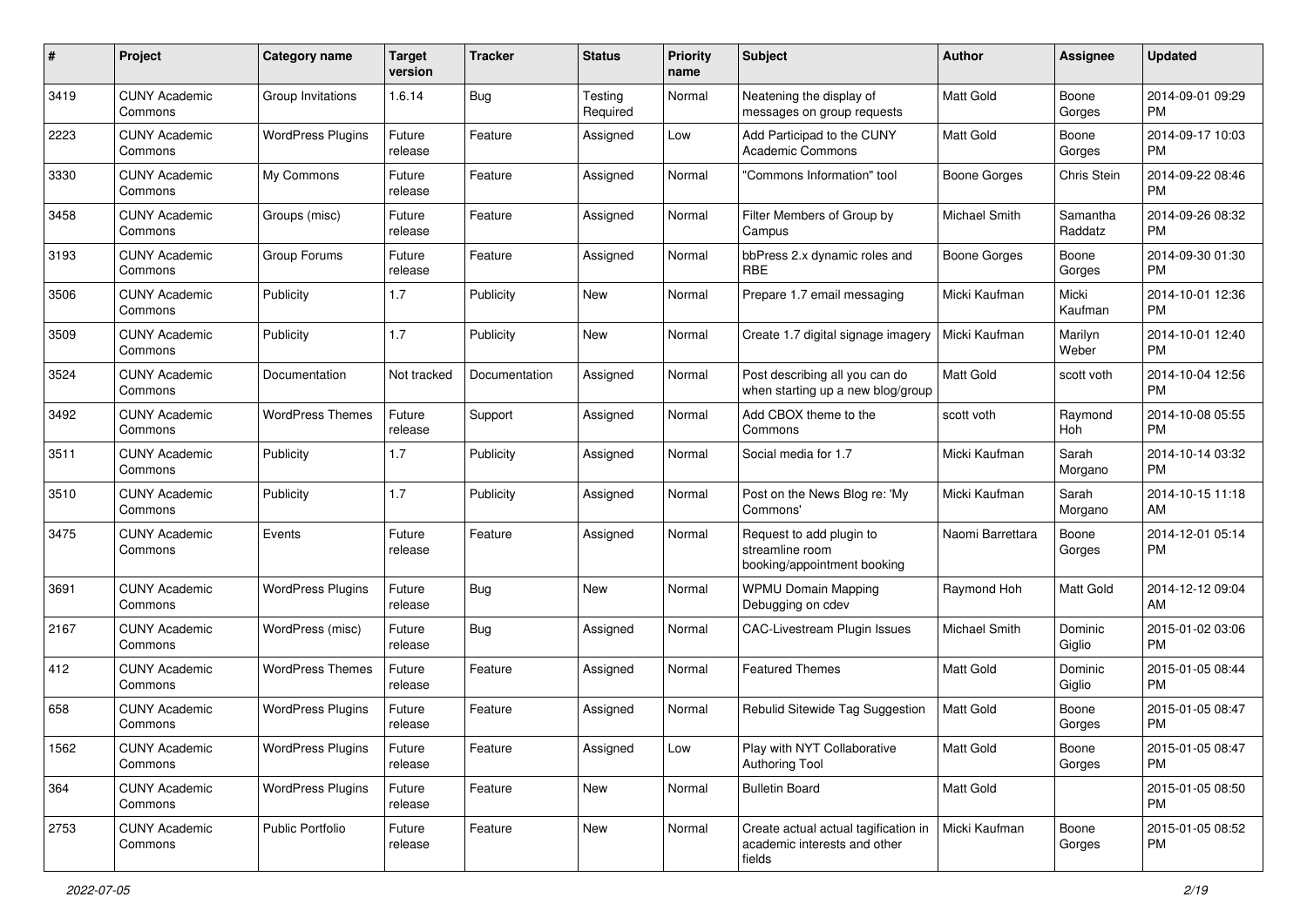| #    | Project                         | <b>Category name</b>    | Target<br>version | <b>Tracker</b> | <b>Status</b> | Priority<br>name | <b>Subject</b>                                                      | <b>Author</b>    | <b>Assignee</b>     | <b>Updated</b>                |
|------|---------------------------------|-------------------------|-------------------|----------------|---------------|------------------|---------------------------------------------------------------------|------------------|---------------------|-------------------------------|
| 2832 | <b>CUNY Academic</b><br>Commons | <b>Public Portfolio</b> | Future<br>release | Feature        | Assigned      | Normal           | Improve interface for (not)<br>auto-linking profile fields          | Boone Gorges     | Chris Stein         | 2015-01-05 08:52<br><b>PM</b> |
| 2754 | <b>CUNY Academic</b><br>Commons | Design                  | Future<br>release | Feature        | Assigned      | Normal           | Determine strategy for CAC logo<br>handling in top header           | Micki Kaufman    | Chris Stein         | 2015-01-05 08:53<br><b>PM</b> |
| 3042 | <b>CUNY Academic</b><br>Commons | <b>Public Portfolio</b> | Future<br>release | Feature        | Assigned      | Normal           | Browsing member interests                                           | Matt Gold        | Boone<br>Gorges     | 2015-03-21 09:04<br><b>PM</b> |
| 3759 | <b>CUNY Academic</b><br>Commons | WordPress (misc)        | Future<br>release | Feature        | Assigned      | Normal           | Review Interface for Adding Users<br>to Blogs                       | <b>Matt Gold</b> | Boone<br>Gorges     | 2015-03-24 05:52<br><b>PM</b> |
| 3308 | <b>CUNY Academic</b><br>Commons | Group Invitations       | Future<br>release | Feature        | Assigned      | Normal           | Allow members to rescind group<br>invitations                       | Matt Gold        | Boone<br>Gorges     | 2015-04-01 08:53<br><b>PM</b> |
| 3770 | <b>CUNY Academic</b><br>Commons | <b>Public Portfolio</b> | Future<br>release | Feature        | Assigned      | Normal           | Improve Layout/Formatting of<br>Positions Area on Public Portfolios | Matt Gold        | Chris Stein         | 2015-04-01 09:17<br><b>PM</b> |
| 3059 | <b>CUNY Academic</b><br>Commons | Group Forums            | Future<br>release | Design/UX      | <b>New</b>    | Normal           | Forum Post Permissable Content<br><b>Explanatory Text</b>           | Chris Stein      | Chris Stein         | 2015-04-02 11:27<br>AM        |
| 3577 | <b>CUNY Academic</b><br>Commons | My Commons              | Future<br>release | Design/UX      | Assigned      | Normal           | Replies to items in My Commons                                      | <b>Matt Gold</b> | Raymond<br>Hoh      | 2015-04-09 05:19<br><b>PM</b> |
| 370  | <b>CUNY Academic</b><br>Commons | Registration            | Future<br>release | Feature        | Assigned      | High             | <b>Guest Accounts</b>                                               | <b>Matt Gold</b> | Matt Gold           | 2015-04-09 09:33<br><b>PM</b> |
| 3662 | <b>CUNY Academic</b><br>Commons | <b>SEO</b>              | Future<br>release | Feature        | Assigned      | Normal           | Duplicate Content/SEO/Google<br>issues                              | <b>Matt Gold</b> | Raymond<br>Hoh      | 2015-04-13 04:37<br>PM        |
| 3536 | <b>CUNY Academic</b><br>Commons | My Commons              | Future<br>release | Feature        | Assigned      | Normal           | Infinite Scroll on My Commons<br>page                               | Matt Gold        | Raymond<br>Hoh      | 2015-04-13 04:42<br><b>PM</b> |
| 4027 | <b>CUNY Academic</b><br>Commons | Commons In A Box        | Not tracked       | Design/UX      | Assigned      | Normal           | Usability review of CBOX update<br>procedures                       | Matt Gold        | Samantha<br>Raddatz | 2015-05-11 06:36<br><b>PM</b> |
| 4053 | <b>CUNY Academic</b><br>Commons | Events                  | Future<br>release | Feature        | Assigned      | Normal           | Create new tab for past events                                      | Matt Gold        | Boone<br>Gorges     | 2015-05-12 02:10<br>PM.       |
| 4222 | <b>CUNY Academic</b><br>Commons | User Experience         | Future<br>release | Design/UX      | New           | Normal           | Add information to 'Delete<br>Account' page                         | Samantha Raddatz | scott voth          | 2015-06-26 11:35<br>AM        |
| 4221 | <b>CUNY Academic</b><br>Commons | Group Forums            | Future<br>release | Design/UX      | Assigned      | Normal           | Add 'Number of Posts' display<br>option to Forum page               | Samantha Raddatz | Samantha<br>Raddatz | 2015-06-26 02:21<br><b>PM</b> |
| 4225 | <b>CUNY Academic</b><br>Commons | <b>DiRT</b> Integration | Future<br>release | Design/UX      | <b>New</b>    | Normal           | Add information to DIRT page (in<br>Create a Group)                 | Samantha Raddatz | Matt Gold           | 2015-06-26 03:14<br><b>PM</b> |
| 4238 | <b>CUNY Academic</b><br>Commons | Events                  | Future<br>release | Feature        | Assigned      | Normal           | Copy Events to Other Groups?                                        | Matt Gold        | Boone<br>Gorges     | 2015-07-02 10:08<br>AM        |
| 4253 | <b>CUNY Academic</b><br>Commons | Public Portfolio        | Future<br>release | Design/UX      | New           | Normal           | Encourage users to add portfolio<br>content                         | Samantha Raddatz | Samantha<br>Raddatz | 2015-07-07 11:32<br>AM        |
| 4235 | <b>CUNY Academic</b><br>Commons |                         | Not tracked       | Design/UX      | Assigned      | Normal           | Explore user experience around<br>comments on forum topics vs docs  | Matt Gold        | Samantha<br>Raddatz | 2015-07-21 10:23<br>AM        |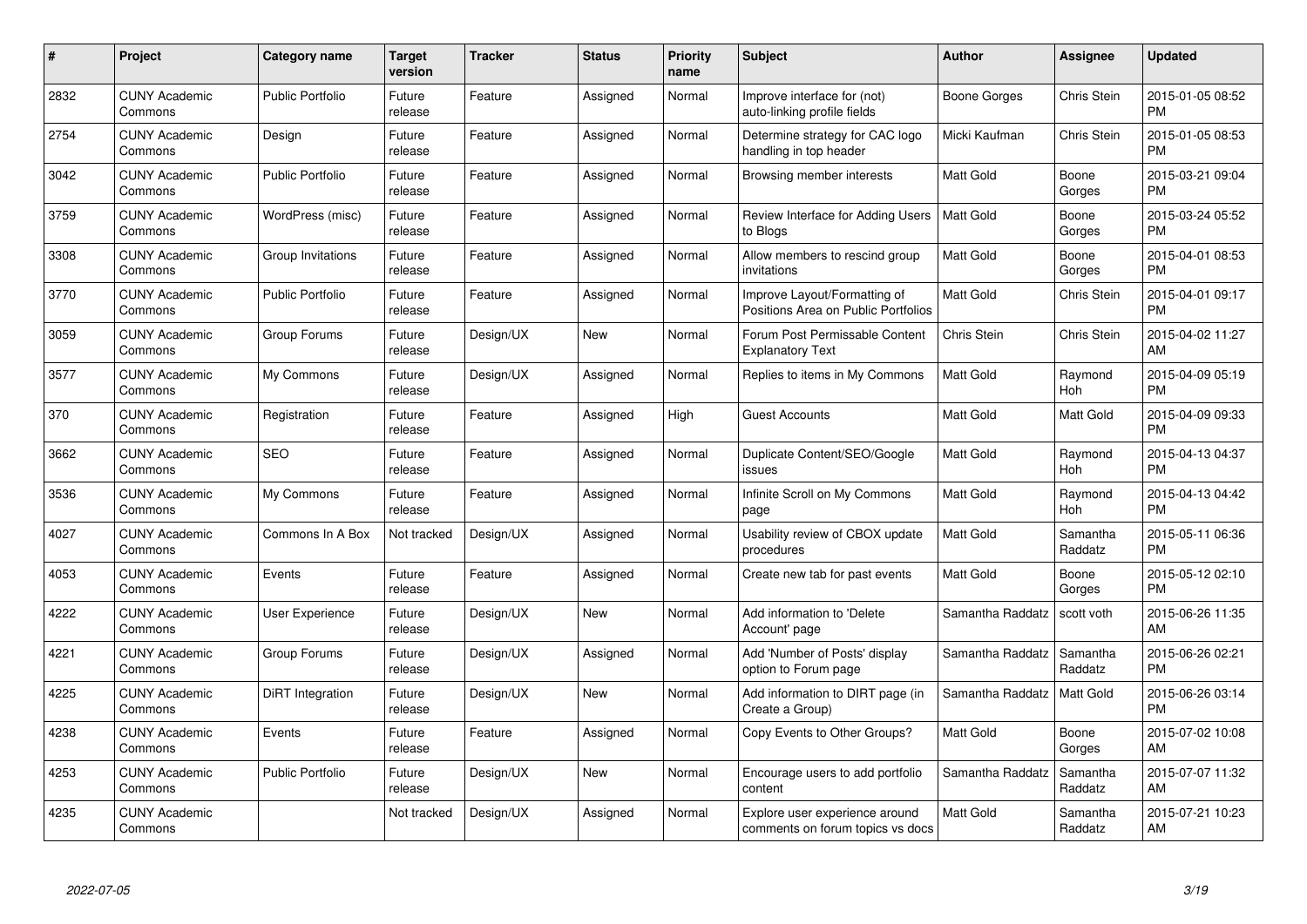| #    | Project                         | <b>Category name</b>    | <b>Target</b><br>version | <b>Tracker</b> | <b>Status</b> | <b>Priority</b><br>name | <b>Subject</b>                                                               | <b>Author</b>           | Assignee            | <b>Updated</b>                |
|------|---------------------------------|-------------------------|--------------------------|----------------|---------------|-------------------------|------------------------------------------------------------------------------|-------------------------|---------------------|-------------------------------|
| 4404 | <b>CUNY Academic</b><br>Commons | <b>Public Portfolio</b> | Future<br>release        | Design/UX      | Assigned      | Normal                  | Change color of permissions info<br>on portfolio editing interface           | <b>Matt Gold</b>        | Samantha<br>Raddatz | 2015-08-11 05:28<br><b>PM</b> |
| 4388 | <b>CUNY Academic</b><br>Commons | WordPress (misc)        | Future<br>release        | Bug            | Assigned      | Normal                  | Repeated request for<br>authentication.                                      | Alice.Lynn<br>McMichael | Raymond<br>Hoh      | 2015-08-11 07:35<br><b>PM</b> |
| 4535 | <b>CUNY Academic</b><br>Commons | My Commons              | Future<br>release        | Bug            | New           | Low                     | My Commons filter issue                                                      | scott voth              | Raymond<br>Hoh      | 2015-09-01 11:17<br>AM        |
| 4226 | <b>CUNY Academic</b><br>Commons | <b>BuddyPress Docs</b>  | Future<br>release        | Design/UX      | <b>New</b>    | Normal                  | Add option to connect a Doc with<br>a Group                                  | Samantha Raddatz        | Samantha<br>Raddatz | 2015-09-09 04:08<br><b>PM</b> |
| 4592 | <b>CUNY Academic</b><br>Commons | Events                  | Future<br>release        | Design/UX      | New           | Normal                  | Event Creation - Venue Dropdown<br>Slow                                      | Samantha Raddatz        | Boone<br>Gorges     | 2015-09-14 04:56<br><b>PM</b> |
| 4622 | <b>CUNY Academic</b><br>Commons | Public Portfolio        | Future<br>release        | Design/UX      | New           | Normal                  | <b>Profile Visibility Settings</b>                                           | Samantha Raddatz        | Samantha<br>Raddatz | 2015-09-21 12:18<br><b>PM</b> |
| 4661 | <b>CUNY Academic</b><br>Commons | User Experience         | Future<br>release        | Bug            | Assigned      | Normal                  | Simplify Events text                                                         | <b>Matt Gold</b>        | Samantha<br>Raddatz | 2015-10-02 09:06<br><b>PM</b> |
| 3192 | <b>CUNY Academic</b><br>Commons | Group Forums            | Future<br>release        | Feature        | Assigned      | Normal                  | Customizable forum views for<br>bbPress 2.x group forums                     | Boone Gorges            | Raymond<br>Hoh      | 2015-11-09 12:47<br><b>PM</b> |
| 3565 | <b>CUNY Academic</b><br>Commons | My Commons              | Not tracked              | Documentation  | New           | Normal                  | Load Newest inconsistencies                                                  | Chris Stein             | scott voth          | 2015-11-09 01:16<br><b>PM</b> |
| 3517 | <b>CUNY Academic</b><br>Commons | My Commons              | Future<br>release        | Feature        | Assigned      | Normal                  | Mute/Unmute My Commons<br>updates                                            | Matt Gold               | Raymond<br>Hoh      | 2015-11-09 01:19<br><b>PM</b> |
| 3473 | <b>CUNY Academic</b><br>Commons | <b>User Experience</b>  | Future<br>release        | Feature        | Assigned      | Normal                  | Commons profile: Add help info<br>about "Positions" replacing "title"        | Keith Miyake            | Samantha<br>Raddatz | 2015-11-09 02:28<br><b>PM</b> |
| 308  | <b>CUNY Academic</b><br>Commons | Registration            | Future<br>release        | Feature        | New           | Normal                  | Group recommendations for<br>signup process                                  | Boone Gorges            | Samantha<br>Raddatz | 2015-11-09 05:07<br><b>PM</b> |
| 310  | <b>CUNY Academic</b><br>Commons | BuddyPress (misc)       | Future<br>release        | Feature        | Assigned      | Low                     | <b>Friend Request Email</b>                                                  | Matt Gold               | Samantha<br>Raddatz | 2015-11-09 05:08<br><b>PM</b> |
| 618  | <b>CUNY Academic</b><br>Commons | <b>BuddyPress Docs</b>  | Future<br>release        | Feature        | Assigned      | Normal                  | <b>BuddyPress Docs: export formats</b>                                       | Boone Gorges            | Boone<br>Gorges     | 2015-11-09 05:38<br><b>PM</b> |
| 653  | <b>CUNY Academic</b><br>Commons | Group Blogs             | Future<br>release        | Feature        | Assigned      | Normal                  | Redesign Integration of Groups<br>and Blogs                                  | Matt Gold               | Samantha<br>Raddatz | 2015-11-09 05:40<br><b>PM</b> |
| 1422 | <b>CUNY Academic</b><br>Commons | <b>BuddyPress Docs</b>  | Future<br>release        | Feature        | Assigned      | Normal                  | Make "created Doc" activity icons<br>non-mini                                | Boone Gorges            | Boone<br>Gorges     | 2015-11-09 05:48<br><b>PM</b> |
| 1192 | <b>CUNY Academic</b><br>Commons | <b>Group Files</b>      | Future<br>release        | Feature        | Assigned      | Low                     | When posting group files, allow<br>users to add a category without<br>saving | <b>Matt Gold</b>        | Raymond<br>Hoh      | 2015-11-09 05:53<br><b>PM</b> |
| 519  | <b>CUNY Academic</b><br>Commons | <b>BuddyPress Docs</b>  | Future<br>release        | Feature        | Assigned      | Low                     | TOC for individual docs - for new<br>BP "wiki-like" plugin                   | scott voth              | Boone<br>Gorges     | 2015-11-09 05:54<br><b>PM</b> |
| 481  | <b>CUNY Academic</b><br>Commons | Groups (misc)           | Future<br>release        | Feature        | Assigned      | Normal                  | ability to archive inactive groups<br>and blogs                              | Michael Mandiberg       | Samantha<br>Raddatz | 2015-11-09 05:56<br><b>PM</b> |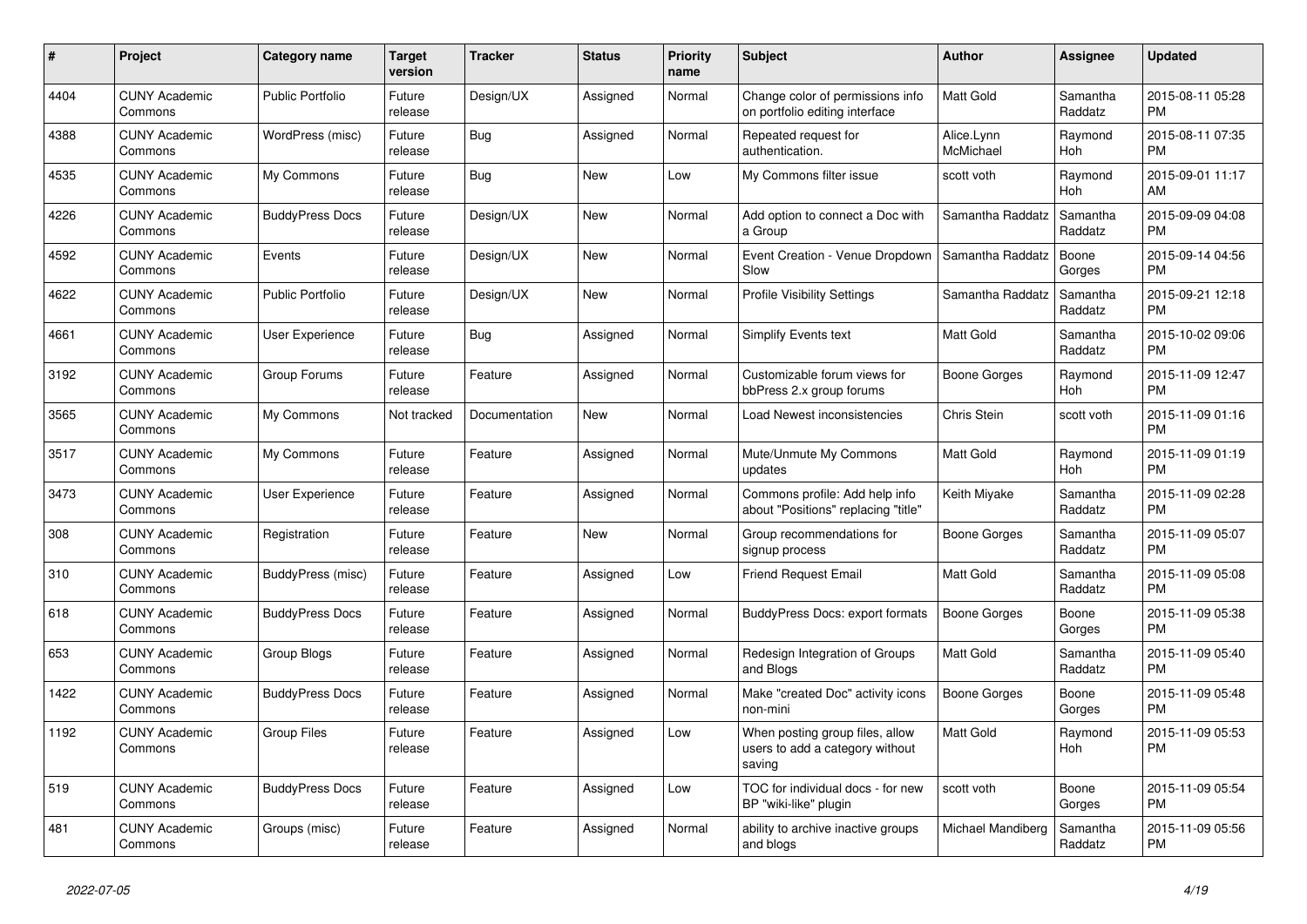| #    | Project                         | <b>Category name</b>           | <b>Target</b><br>version | <b>Tracker</b> | <b>Status</b>        | Priority<br>name | <b>Subject</b>                                                                | Author              | <b>Assignee</b>     | <b>Updated</b>                |
|------|---------------------------------|--------------------------------|--------------------------|----------------|----------------------|------------------|-------------------------------------------------------------------------------|---------------------|---------------------|-------------------------------|
| 1456 | <b>CUNY Academic</b><br>Commons | Group Invitations              | Future<br>release        | Feature        | Reporter<br>Feedback | Low              | Invite to Group Button from Profile<br>Field                                  | Matt Gold           | Samantha<br>Raddatz | 2015-11-09 05:59<br><b>PM</b> |
| 333  | <b>CUNY Academic</b><br>Commons | <b>Email Notifications</b>     | Future<br>release        | Feature        | Assigned             | Low              | Delay Forum Notification Email<br>Delivery Until After Editing Period<br>Ends | <b>Matt Gold</b>    | Raymond<br>Hoh      | 2015-11-09 06:01<br><b>PM</b> |
| 1166 | <b>CUNY Academic</b><br>Commons | <b>Email Invitations</b>       | Future<br>release        | Feature        | New                  | Low              | Better organizational tools for Sent   Boone Gorges<br>Invites                |                     | Boone<br>Gorges     | 2015-11-09 06:02<br><b>PM</b> |
| 1165 | <b>CUNY Academic</b><br>Commons | <b>Email Invitations</b>       | Future<br>release        | Feature        | Assigned             | Low              | Allow saved lists of invitees under<br>Send Invites                           | <b>Boone Gorges</b> | Boone<br>Gorges     | 2015-11-09 06:03<br><b>PM</b> |
| 2013 | <b>CUNY Academic</b><br>Commons | <b>Public Portfolio</b>        | Future<br>release        | Feature        | Assigned             | Low              | Have Profile Privacy Options show<br>up only for filled-in fields             | Matt Gold           | Boone<br>Gorges     | 2015-11-09 06:09<br><b>PM</b> |
| 2325 | <b>CUNY Academic</b><br>Commons | BuddyPress (misc)              | Future<br>release        | Feature        | Assigned             | Low              | Profile should have separate fields<br>for first/last names                   | local admin         | Boone<br>Gorges     | 2015-11-09 06:09<br><b>PM</b> |
| 2610 | <b>CUNY Academic</b><br>Commons | Group Invitations              | Future<br>release        | Feature        | Assigned             | Low              | Request: Custom invitation<br>message to group invites                        | local admin         | Boone<br>Gorges     | 2015-11-09 06:13<br><b>PM</b> |
| 1460 | <b>CUNY Academic</b><br>Commons | Analytics                      | Future<br>release        | Feature        | Assigned             | Normal           | <b>Update System Report</b>                                                   | <b>Brian Foote</b>  | Boone<br>Gorges     | 2015-11-09 06:13<br><b>PM</b> |
| 1744 | <b>CUNY Academic</b><br>Commons | <b>BuddyPress Docs</b>         | Future<br>release        | Feature        | Assigned             | Normal           | Spreadsheet-style Docs                                                        | <b>Boone Gorges</b> | Boone<br>Gorges     | 2015-11-09 06:13<br><b>PM</b> |
| 3939 | <b>CUNY Academic</b><br>Commons | <b>WordPress Plugins</b>       | Future<br>release        | <b>Bug</b>     | Hold                 | Normal           | Activity stream support for<br>Co-Authors Plus plugin                         | Raymond Hoh         | Raymond<br>Hoh      | 2015-11-09 06:13<br><b>PM</b> |
| 2523 | <b>CUNY Academic</b><br>Commons | <b>BuddyPress Docs</b>         | Future<br>release        | Feature        | Assigned             | Normal           | Allow Users to Upload Images to<br><b>BP</b> Docs                             | Matt Gold           | Boone<br>Gorges     | 2015-11-09 06:14<br><b>PM</b> |
| 287  | <b>CUNY Academic</b><br>Commons | WordPress (misc)               | Future<br>release        | Feature        | Assigned             | Normal           | Create troubleshooting tool for<br>account sign-up                            | Matt Gold           | Boone<br>Gorges     | 2015-11-09 06:17<br><b>PM</b> |
| 497  | <b>CUNY Academic</b><br>Commons | <b>WordPress Plugins</b>       | Future<br>release        | Feature        | Assigned             | Normal           | Drag and Drop Ordering on<br>Gallery Post Plugin                              | <b>Matt Gold</b>    | Ron Rennick         | 2015-11-09 06:18<br><b>PM</b> |
| 365  | <b>CUNY Academic</b><br>Commons | WordPress (misc)               | Future<br>release        | Feature        | Assigned             | Normal           | <b>Create Mouseover Tooltips</b><br>throughout Site                           | <b>Matt Gold</b>    | Chris Stein         | 2015-11-09 06:18<br><b>PM</b> |
| 554  | <b>CUNY Academic</b><br>Commons | BuddyPress (misc)              | Future<br>release        | Feature        | Assigned             | Normal           | Add Trackback notifications to<br>site-wide activity feed                     | <b>Matt Gold</b>    | Boone<br>Gorges     | 2015-11-09 06:19<br><b>PM</b> |
| 1105 | <b>CUNY Academic</b><br>Commons | WordPress (misc)               | Future<br>release        | Feature        | Assigned             | Normal           | Rephrase Blog Privacy Options                                                 | <b>Matt Gold</b>    | Samantha<br>Raddatz | 2015-11-09 06:19<br><b>PM</b> |
| 1167 | <b>CUNY Academic</b><br>Commons | <b>Email Invitations</b>       | Future<br>release        | Feature        | New                  | Low              | Allow email invitations to be resent   Boone Gorges                           |                     | Boone<br>Gorges     | 2015-11-12 12:53<br>AM        |
| 4972 | <b>CUNY Academic</b><br>Commons | Analytics                      | Not tracked              | <b>Bug</b>     | New                  | Normal           | Newsletter Analytics                                                          | Stephen Real        | Matt Gold           | 2015-12-09 12:54<br><b>PM</b> |
| 3230 | <b>CUNY Academic</b><br>Commons | Internal Tools and<br>Workflow | Not tracked              | Feature        | Assigned             | High             | Scripts for quicker<br>provisioning/updating of<br>development environments   | Boone Gorges        | Boone<br>Gorges     | 2016-01-26 04:54<br><b>PM</b> |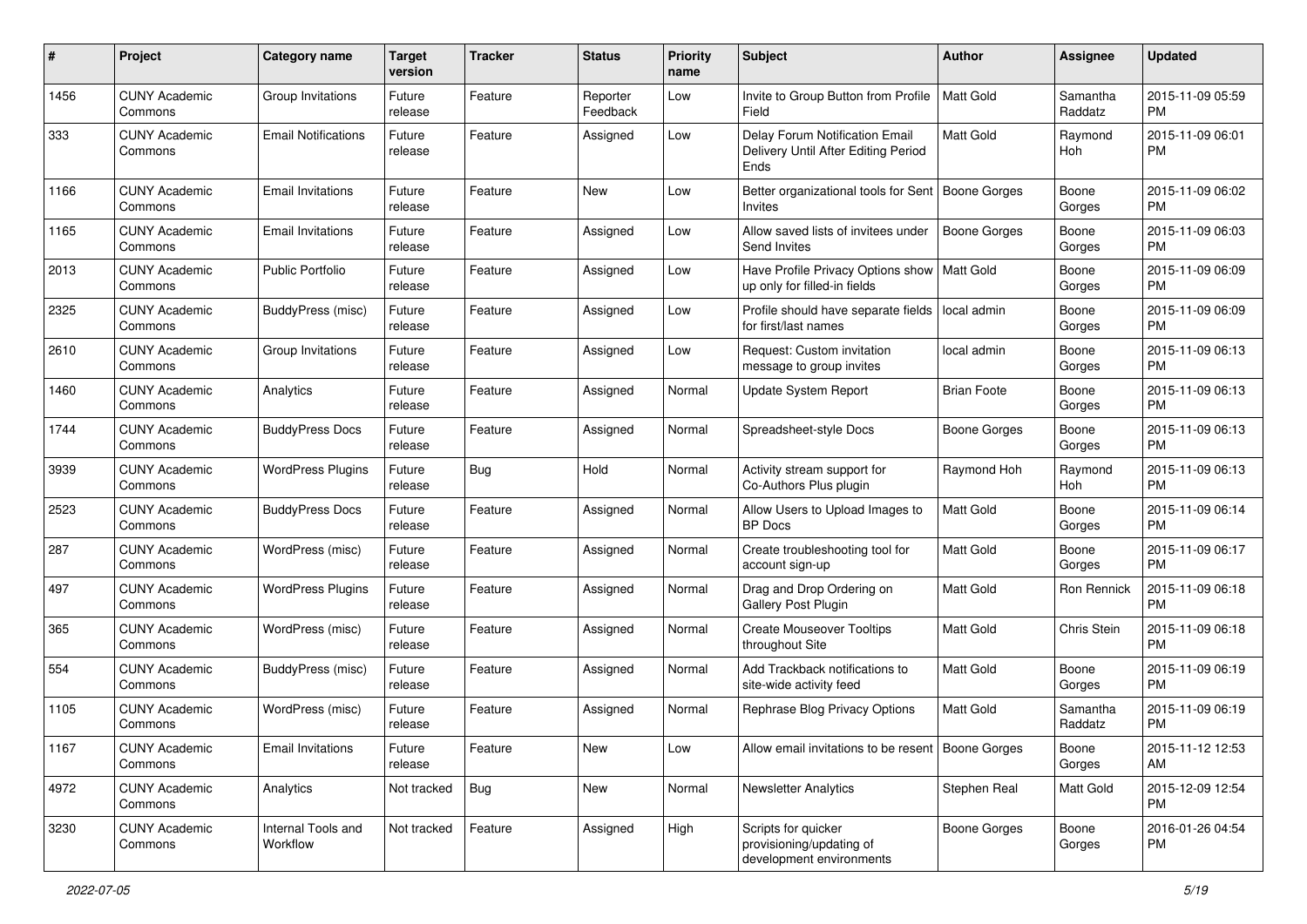| #    | Project                         | Category name    | <b>Target</b><br>version | <b>Tracker</b> | <b>Status</b>        | <b>Priority</b><br>name | <b>Subject</b>                                                                                                                                        | Author                  | <b>Assignee</b>     | <b>Updated</b>                |
|------|---------------------------------|------------------|--------------------------|----------------|----------------------|-------------------------|-------------------------------------------------------------------------------------------------------------------------------------------------------|-------------------------|---------------------|-------------------------------|
| 2175 | <b>CUNY Academic</b><br>Commons | WordPress (misc) | Not tracked              | Support        | Assigned             | Normal                  | Subscibe 2 vs. Jetpack<br>subscription options                                                                                                        | local admin             | Matt Gold           | 2016-01-26 04:58<br><b>PM</b> |
| 5183 | <b>CUNY Academic</b><br>Commons | Social Paper     | Future<br>release        | Design/UX      | New                  | Normal                  | Creating a new paper when<br>viewing an existing paper                                                                                                | Raffi<br>Khatchadourian | Samantha<br>Raddatz | 2016-02-02 12:09<br><b>PM</b> |
| 5052 | <b>CUNY Academic</b><br>Commons | Social Paper     | Future<br>release        | Feature        | <b>New</b>           | Low                     | Sentence by sentence or line by<br>line comments (SP suggestion #3)                                                                                   | Marilyn Weber           | Boone<br>Gorges     | 2016-02-11 10:24<br><b>PM</b> |
| 5058 | <b>CUNY Academic</b><br>Commons | Social Paper     | Future<br>release        | Feature        | <b>New</b>           | Low                     | Can there be a clearer signal that<br>even when comments have<br>already been made you add<br>comments by clicking on the side?<br>(SP suggestion #5) | Marilyn Weber           | Samantha<br>Raddatz | 2016-02-11 10:24<br><b>PM</b> |
| 5205 | <b>CUNY Academic</b><br>Commons | Social Paper     | Future<br>release        | Feature        | New                  | Normal                  | Social Paper folders                                                                                                                                  | Marilyn Weber           |                     | 2016-02-11 10:24<br><b>PM</b> |
| 5225 | <b>CUNY Academic</b><br>Commons | Registration     | Future<br>release        | Feature        | Assigned             | Normal                  | On-boarding Issues                                                                                                                                    | Luke Waltzer            | Samantha<br>Raddatz | 2016-02-12 02:58<br><b>PM</b> |
| 4070 | <b>CUNY Academic</b><br>Commons | Analytics        | Not tracked              | Support        | Assigned             | Normal                  | Request for JITP site analytics                                                                                                                       | <b>Matt Gold</b>        | Seth Persons        | 2016-02-23 03:09<br><b>PM</b> |
| 636  | <b>CUNY Academic</b><br>Commons | WordPress (misc) | Not tracked              | Support        | Assigned             | Normal                  | Create Lynda.com-like Table of<br>Contents for Prospective Tutorial<br>Screencasts                                                                    | <b>Matt Gold</b>        | scott voth          | 2016-02-23 03:12<br><b>PM</b> |
| 4986 | <b>CUNY Academic</b><br>Commons | ZenDesk          | Not tracked              | Support        | Assigned             | Normal                  | Prepare documentation for<br>Zendesk re web widget                                                                                                    | <b>Matt Gold</b>        | Samantha<br>Raddatz | 2016-02-25 03:09<br><b>PM</b> |
| 3369 | <b>CUNY Academic</b><br>Commons | Reply By Email   | Not tracked              | Outreach       | Hold                 | Normal                  | Release reply by email to WP<br>plugin directory                                                                                                      | <b>Matt Gold</b>        | Raymond<br>Hoh      | 2016-03-01 12:46<br><b>PM</b> |
| 5282 | <b>CUNY Academic</b><br>Commons | Social Paper     | Future<br>release        | Bug            | <b>New</b>           | Normal                  | Replying via email directs to paper<br>but not individual comment.                                                                                    | Marilyn Weber           | Raymond<br>Hoh      | 2016-03-02 01:48<br><b>PM</b> |
| 2666 | <b>CUNY Academic</b><br>Commons | About page       | Not tracked              | Documentation  | Assigned             | Normal                  | <b>Update About Text</b>                                                                                                                              | Chris Stein             | Luke Waltzer        | 2016-03-04 11:19<br>AM        |
| 2612 | <b>CUNY Academic</b><br>Commons |                  | Not tracked              | Publicity      | Assigned             | Normal                  | Pinterest site for the Commons                                                                                                                        | local admin             | Sarah<br>Morgano    | 2016-03-04 11:19<br>AM        |
| 5317 | <b>CUNY Academic</b><br>Commons | Group Blogs      | Not tracked              | Bug            | Reporter<br>Feedback | Normal                  | Notifications of New Post Didn't<br>Come                                                                                                              | Luke Waltzer            | Samantha<br>Raddatz | 2016-03-21 10:41<br><b>PM</b> |
| 5298 | <b>CUNY Academic</b><br>Commons |                  | Not tracked              | Publicity      | New                  | Normal                  | Survey Pop-Up Text                                                                                                                                    | Samantha Raddatz        | Samantha<br>Raddatz | 2016-03-22 12:27<br><b>PM</b> |
| 3657 | <b>CUNY Academic</b><br>Commons | WordPress (misc) | Not tracked              | Feature        | New                  | Normal                  | Create alert for GC email<br>addresses                                                                                                                | Matt Gold               | Matt Gold           | 2016-04-14 11:29<br><b>PM</b> |
| 5397 | <b>CUNY Academic</b><br>Commons | Social Paper     | Future<br>release        | Feature        | New                  | Normal                  | frustrating to have to<br>enable/disable in SP                                                                                                        | Marilyn Weber           | Samantha<br>Raddatz | 2016-04-20 03:39<br><b>PM</b> |
| 5053 | <b>CUNY Academic</b><br>Commons | Social Paper     | Future<br>release        | Feature        | New                  | Low                     | Scrollable menu to add readers<br>(SP suggestion #4)                                                                                                  | Marilyn Weber           | Samantha<br>Raddatz | 2016-04-21 05:21<br><b>PM</b> |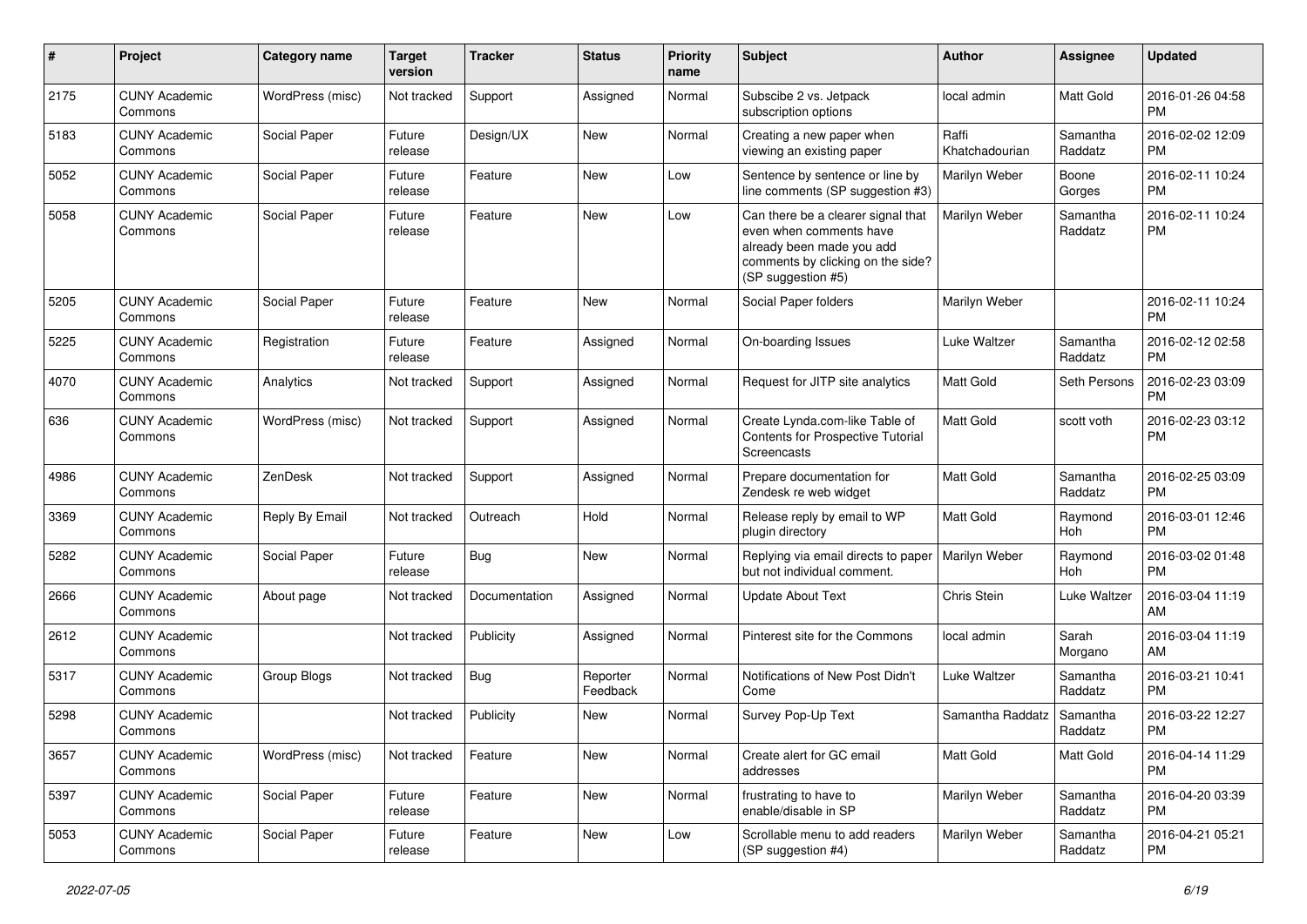| #    | Project                         | <b>Category name</b>      | Target<br>version | <b>Tracker</b> | <b>Status</b>        | Priority<br>name | <b>Subject</b>                                                      | <b>Author</b>           | <b>Assignee</b>     | <b>Updated</b>                |
|------|---------------------------------|---------------------------|-------------------|----------------|----------------------|------------------|---------------------------------------------------------------------|-------------------------|---------------------|-------------------------------|
| 5488 | <b>CUNY Academic</b><br>Commons | Social Paper              | Future<br>release | Bug            | <b>New</b>           | Normal           | Add a "last edited by" field to<br>Social Paper group directories   | Boone Gorges            |                     | 2016-04-21 10:05<br><b>PM</b> |
| 5489 | <b>CUNY Academic</b><br>Commons | Social Paper              | Future<br>release | Feature        | <b>New</b>           | Normal           | Asc/desc sorting for Social Paper<br>directories                    | Boone Gorges            |                     | 2016-04-21 10:06<br><b>PM</b> |
| 4438 | <b>CUNY Academic</b><br>Commons | Events                    | Future<br>release | Bug            | Assigned             | Normal           | Events Calendar - Export<br><b>Recurring Events</b>                 | scott voth              | Daniel Jones        | 2016-05-23 04:25<br><b>PM</b> |
| 5679 | <b>CUNY Academic</b><br>Commons | Analytics                 | Not tracked       | Feature        | <b>New</b>           | Normal           | Logged In Users for GA                                              | <b>Valerie Townsend</b> | Valerie<br>Townsend | 2016-06-11 09:49<br>AM        |
| 5691 | <b>CUNY Academic</b><br>Commons | <b>Blogs (BuddyPress)</b> | Future<br>release | Bug            | Assigned             | High             | Differing numbers on Sites display                                  | <b>Matt Gold</b>        | Raymond<br>Hoh      | 2016-06-13 01:37<br><b>PM</b> |
| 5827 | <b>CUNY Academic</b><br>Commons | <b>Public Portfolio</b>   | Future<br>release | <b>Bug</b>     | Assigned             | Normal           | Academic Interests square bracket   scott voth<br>links not working |                         | Chris Stein         | 2016-08-11 11:59<br><b>PM</b> |
| 5955 | <b>CUNY Academic</b><br>Commons | Outreach                  | Future<br>release | Feature        | Assigned             | Normal           | Create auto-newsletter for<br>commons members                       | Matt Gold               | Luke Waltzer        | 2016-08-30 10:34<br>AM        |
| 5268 | <b>CUNY Academic</b><br>Commons | Group Forums              | Future<br>release | Bug            | Assigned             | Normal           | Long-time to post to multiple<br>groups                             | Luke Waltzer            | Daniel Jones        | 2016-09-07 06:31<br><b>PM</b> |
| 6014 | <b>CUNY Academic</b><br>Commons | Publicity                 | Future<br>release | Publicity      | Reporter<br>Feedback | Normal           | Google search listing                                               | Matt Gold               | Boone<br>Gorges     | 2016-09-21 03:48<br><b>PM</b> |
| 6115 | <b>CUNY Academic</b><br>Commons | Publicity                 | Not tracked       | Feature        | Assigned             | Normal           | create digital signage for GC                                       | <b>Matt Gold</b>        | scott voth          | 2016-10-11 10:09<br>PM        |
| 6078 | <b>CUNY Academic</b><br>Commons | <b>Blogs (BuddyPress)</b> | Future<br>release | Feature        | New                  | Normal           | <b>Explore Adding Network Blog</b><br>Metadata Plugin               | Luke Waltzer            | Luke Waltzer        | 2016-10-11 10:29<br><b>PM</b> |
| 5696 | <b>CUNY Academic</b><br>Commons | Events                    | Future<br>release | Feature        | Assigned             | Normal           | Events Calendar - display options<br>calendar aggregation           | Matt Gold               | Boone<br>Gorges     | 2016-10-13 11:44<br>AM        |
| 4903 | <b>CUNY Academic</b><br>Commons | Events                    | Future<br>release | Design/UX      | Assigned             | Normal           | Improving visual appearance of<br>event calendars                   | Matt Gold               | Boone<br>Gorges     | 2016-10-13 11:51<br>AM.       |
| 2881 | <b>CUNY Academic</b><br>Commons | <b>Public Portfolio</b>   | Future<br>release | Feature        | Assigned             | Normal           | Redesign the UX for Profiles                                        | Chris Stein             | <b>Chris Stein</b>  | 2016-10-13 12:45<br><b>PM</b> |
| 5182 | <b>CUNY Academic</b><br>Commons | Social Paper              | Future<br>release | Design/UX      | New                  | Normal           | "Publishing" a private paper on<br>social paper?                    | Raffi<br>Khatchadourian | Boone<br>Gorges     | 2016-10-13 04:12<br><b>PM</b> |
| 6298 | <b>CUNY Academic</b><br>Commons | User Experience           | Not tracked       | Design/UX      | Assigned             | Normal           | Examine data from survey                                            | Matt Gold               | Margaret<br>Galvan  | 2016-10-14 12:16<br><b>PM</b> |
| 1417 | <b>CUNY Academic</b><br>Commons | <b>BuddyPress Docs</b>    | Future<br>release | Feature        | Assigned             | Low              | <b>Bulk actions for BuddyPress Docs</b>                             | <b>Boone Gorges</b>     | Boone<br>Gorges     | 2016-10-17 10:41<br><b>PM</b> |
| 6332 | <b>CUNY Academic</b><br>Commons | WordPress (misc)          | Future<br>release | Feature        | New                  | Normal           | Allow uploaded files to be marked<br>as private in an ad hoc way    | Boone Gorges            |                     | 2016-10-17 11:41<br><b>PM</b> |
| 5826 | <b>CUNY Academic</b><br>Commons | <b>WordPress Plugins</b>  | Future<br>release | Support        | Reporter<br>Feedback | Normal           | Remove Subscription Options<br>plugin from directory                | Sarah Morgano           | Sarah<br>Morgano    | 2016-10-21 04:14<br>PM        |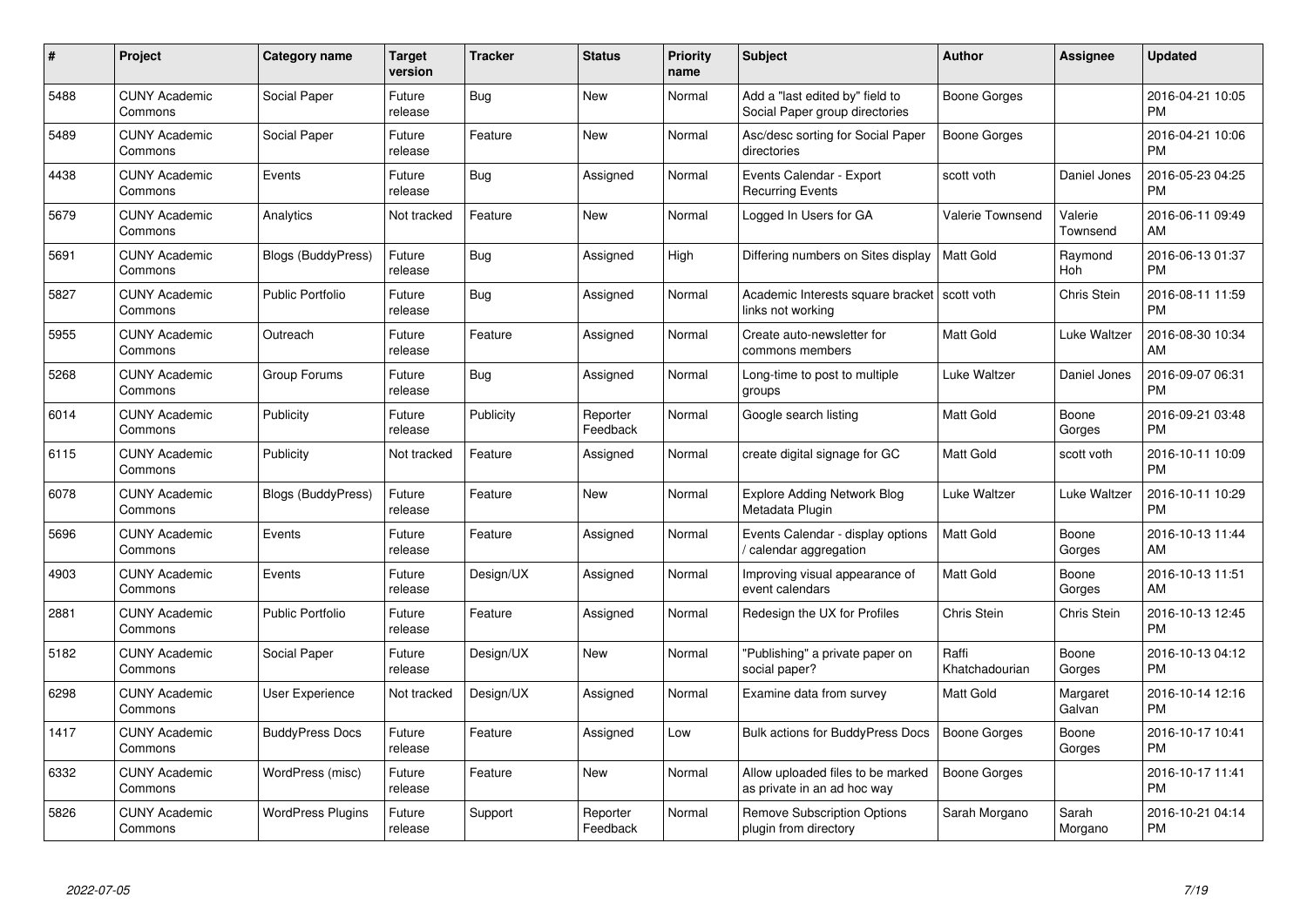| #    | Project                         | Category name            | <b>Target</b><br>version | <b>Tracker</b> | <b>Status</b>        | <b>Priority</b><br>name | <b>Subject</b>                                                                    | <b>Author</b>    | Assignee          | <b>Updated</b>                |
|------|---------------------------------|--------------------------|--------------------------|----------------|----------------------|-------------------------|-----------------------------------------------------------------------------------|------------------|-------------------|-------------------------------|
| 6389 | <b>CUNY Academic</b><br>Commons | <b>BuddyPress Docs</b>   | Future<br>release        | Feature        | <b>New</b>           | Low                     | Make Discussion Area Visible<br>When Editing a Doc                                | Luke Waltzer     | Boone<br>Gorges   | 2016-10-21 04:16<br><b>PM</b> |
| 6392 | <b>CUNY Academic</b><br>Commons | Group Forums             | Future<br>release        | Design/UX      | Assigned             | Low                     | Composition/Preview Panes in<br>Forum Posts                                       | Luke Waltzer     | Paige Dupont      | 2016-10-21 04:26<br><b>PM</b> |
| 5234 | <b>CUNY Academic</b><br>Commons | Membership               | Future<br>release        | Feature        | Assigned             | Normal                  | Write Unconfirmed patch for WP                                                    | Boone Gorges     | Boone<br>Gorges   | 2016-10-24 11:18<br>AM        |
| 5199 | <b>CUNY Academic</b><br>Commons | Social Paper             | Future<br>release        | Feature        | <b>New</b>           | Normal                  | add tables to the SP editor                                                       | Marilyn Weber    |                   | 2016-10-24 11:27<br>AM        |
| 3090 | <b>CUNY Academic</b><br>Commons | Twitter page             | Future<br>release        | Feature        | Assigned             | Normal                  | Prevent Retweets from showing<br>up on Commons twitter page                       | Matt Gold        | <b>Tahir Butt</b> | 2016-10-24 11:31<br>AM        |
| 1423 | <b>CUNY Academic</b><br>Commons | BuddyPress (misc)        | Future<br>release        | Feature        | Assigned             | Low                     | Show an avatar for pingback<br>comment activity items                             | Boone Gorges     | <b>Tahir Butt</b> | 2016-10-24 12:03<br><b>PM</b> |
| 6426 | <b>CUNY Academic</b><br>Commons | Spam/Spam<br>Prevention  | Future<br>release        | Feature        | Assigned             | Normal                  | Force captcha on all comments?                                                    | <b>Matt Gold</b> | <b>Tahir Butt</b> | 2016-10-24 02:06<br><b>PM</b> |
| 6671 | <b>CUNY Academic</b><br>Commons | Reply By Email           | Not tracked              | Bug            | Assigned             | Normal                  | "Post too often" RBE error<br>message                                             | <b>Matt Gold</b> | Raymond<br>Hoh    | 2016-11-11 09:55<br>AM        |
| 6749 | <b>CUNY Academic</b><br>Commons | Events                   | Future<br>release        | <b>Bug</b>     | New                  | Low                     | BPEO iCal request can trigger<br>very large number of DB queries                  | Boone Gorges     | Raymond<br>Hoh    | 2016-11-15 10:09<br><b>PM</b> |
| 6755 | <b>CUNY Academic</b><br>Commons | WordPress (misc)         | Future<br>release        | Bug            | New                  | Normal                  | Cannot Deactivate Plugin                                                          | Laura Kane       |                   | 2016-11-16 01:12<br><b>PM</b> |
| 6644 | <b>CUNY Academic</b><br>Commons |                          | Not tracked              | Bug            | Reporter<br>Feedback | High                    | White Screen at Login Pge                                                         | Luke Waltzer     | Raymond<br>Hoh    | 2016-11-21 10:34<br><b>PM</b> |
| 6665 | <b>CUNY Academic</b><br>Commons |                          | Not tracked              | Publicity      | <b>New</b>           | Normal                  | Dead Link in 1.10 announcement<br>post                                            | Paige Dupont     | Stephen Real      | 2016-12-01 03:11<br><b>PM</b> |
| 6995 | <b>CUNY Academic</b><br>Commons | Home Page                | Not tracked              | Bug            | Assigned             | Normal                  | member filter on homepage not<br>working                                          | Matt Gold        | Raymond<br>Hoh    | 2016-12-11 09:46<br><b>PM</b> |
| 4980 | <b>CUNY Academic</b><br>Commons | Home Page                | Future<br>release        | Feature        | Assigned             | Normal                  | CAC Featured Content -- Adding<br>Randomization                                   | <b>Matt Gold</b> | Boone<br>Gorges   | 2016-12-12 03:01<br><b>PM</b> |
| 5316 | <b>CUNY Academic</b><br>Commons | User Experience          | Future<br>release        | Feature        | Assigned             | Normal                  | Prompt user email address<br>updates                                              | Matt Gold        | Stephen Real      | 2016-12-21 03:30<br><b>PM</b> |
| 7624 | <b>CUNY Academic</b><br>Commons | BuddyPress (misc)        | Future<br>release        | Design/UX      | New                  | Normal                  | <b>BP Notifications</b>                                                           | Luke Waltzer     | Paige Dupont      | 2017-02-08 10:43<br><b>PM</b> |
| 6356 | <b>CUNY Academic</b><br>Commons | <b>WordPress Plugins</b> | Future<br>release        | <b>Bug</b>     | Reporter<br>Feedback | Low                     | Should Subscribe2 be<br>deprecated?                                               | Luke Waltzer     |                   | 2017-03-20 12:20<br><b>PM</b> |
| 7928 | <b>CUNY Academic</b><br>Commons | Group Forums             | Not tracked              | Bug            | <b>New</b>           | Normal                  | Duplicate Forum post                                                              | Luke Waltzer     | Raymond<br>Hoh    | 2017-04-11 09:27<br><b>PM</b> |
| 4481 | <b>CUNY Academic</b><br>Commons | Events                   | Future<br>release        | Feature        | New                  | Normal                  | Group admins/mods should have<br>the ability to unlink an event from<br>the group | Boone Gorges     | Boone<br>Gorges   | 2017-04-24 03:53<br><b>PM</b> |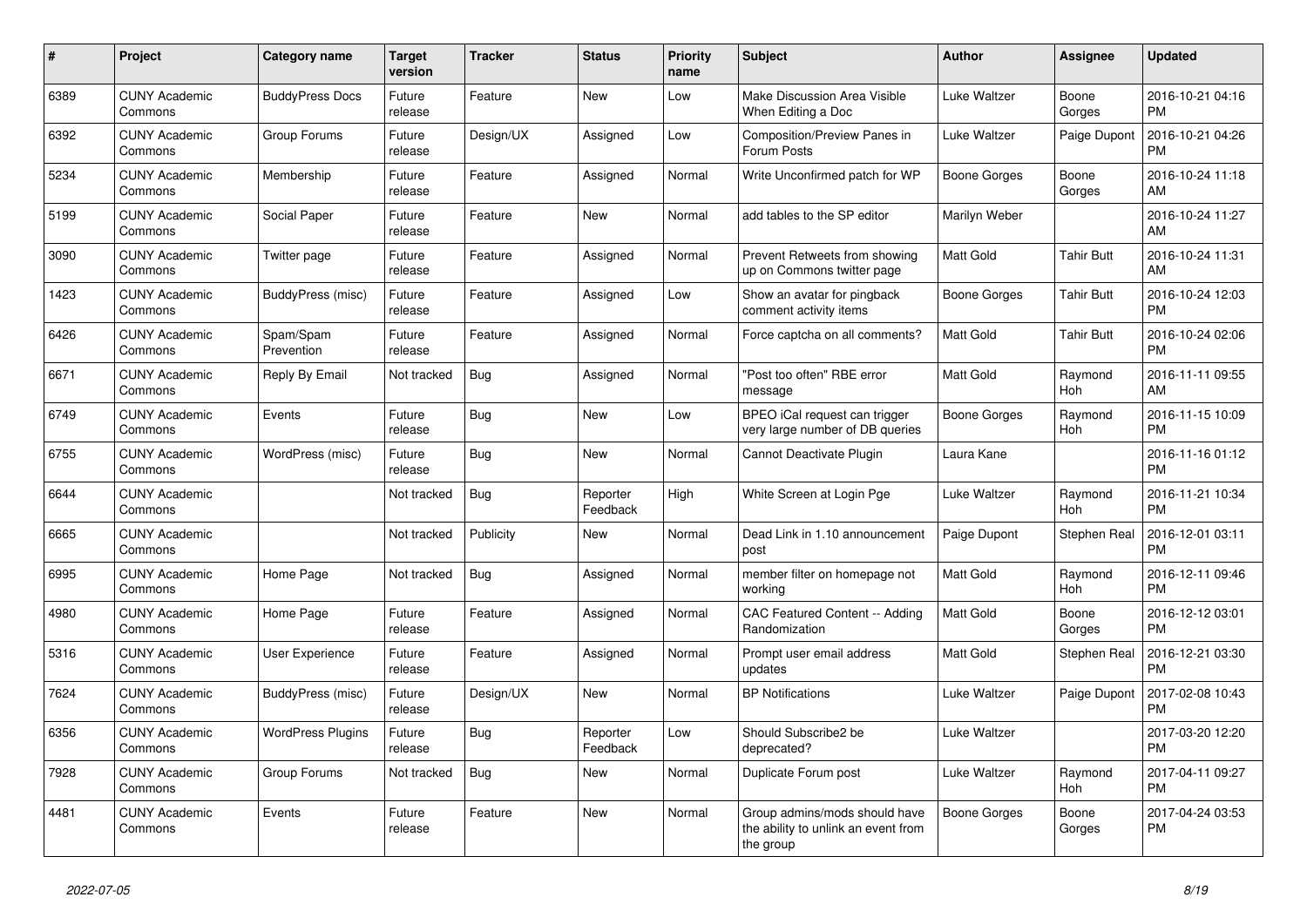| #    | Project                         | <b>Category name</b>     | <b>Target</b><br>version | <b>Tracker</b> | <b>Status</b>        | <b>Priority</b><br>name | <b>Subject</b>                                                                                  | <b>Author</b>           | <b>Assignee</b>    | <b>Updated</b>                |
|------|---------------------------------|--------------------------|--------------------------|----------------|----------------------|-------------------------|-------------------------------------------------------------------------------------------------|-------------------------|--------------------|-------------------------------|
| 7828 | <b>CUNY Academic</b><br>Commons |                          | Not tracked              | Feature        | Assigned             | Normal                  | Theme Assessment 2017                                                                           | Margaret Galvan         | Margaret<br>Galvan | 2017-05-02 10:41<br><b>PM</b> |
| 8078 | <b>CUNY Academic</b><br>Commons | <b>WordPress Plugins</b> | Future<br>release        | System Upgrade | Assigned             | Normal                  | <b>CommentPress Updates</b>                                                                     | Margaret Galvan         | Christian<br>Wach  | 2017-05-08 03:49<br><b>PM</b> |
| 8440 | <b>CUNY Academic</b><br>Commons | Onboarding               | Not tracked              | Bug            | New                  | Normal                  | Create Test Email Accounts for<br><b>Onboarding Project</b>                                     | Stephen Real            | Stephen Real       | 2017-08-01 09:49<br><b>PM</b> |
| 8211 | <b>CUNY Academic</b><br>Commons | <b>WordPress Themes</b>  | Future<br>release        | Feature        | <b>New</b>           | Normal                  | Theme Suggestions: Material<br>Design-Inspired Themes                                           | Margaret Galvan         | Margaret<br>Galvan | 2017-08-07 02:48<br><b>PM</b> |
| 8756 | <b>CUNY Academic</b><br>Commons | Group Blogs              | Future<br>release        | Feature        | Hold                 | Normal                  | Connect multiple blogs to one<br>group?                                                         | <b>Matt Gold</b>        | Boone<br>Gorges    | 2017-09-30 10:42<br>AM        |
| 8675 | <b>CUNY Academic</b><br>Commons | User Onboarding          | Future<br>release        | Bug            | Reporter<br>Feedback | Low                     | Add new User search screen calls<br>for the input of email address but<br>doesn't work with one | Paul Hebert             | Boone<br>Gorges    | 2017-10-11 11:17<br>AM        |
| 8498 | <b>CUNY Academic</b><br>Commons | <b>WordPress Plugins</b> | Future<br>release        | Feature        | <b>New</b>           | Low                     | <b>Gravity Forms Email Users</b>                                                                | Raffi<br>Khatchadourian | Matt Gold          | 2017-10-13 12:58<br><b>PM</b> |
| 8902 | <b>CUNY Academic</b><br>Commons | Design                   | Not tracked              | Feature        | Assigned             | Normal                  | Report back on research on<br><b>BuddyPress themes</b>                                          | <b>Matt Gold</b>        | Michael Smith      | 2017-11-10 12:31<br><b>PM</b> |
| 8837 | <b>CUNY Academic</b><br>Commons |                          | Not tracked              | Feature        | Assigned             | Normal                  | Create a form to request info from<br>people requesting premium<br>themes and plugins           | <b>Matt Gold</b>        | Marilyn<br>Weber   | 2017-11-14 03:35<br><b>PM</b> |
| 8898 | <b>CUNY Academic</b><br>Commons | Social Paper             | Not tracked              | Feature        | Assigned             | Normal                  | Usage data on docs and social<br>paper                                                          | Matt Gold               | Matt Gold          | 2017-11-16 11:32<br>AM        |
| 3615 | <b>CUNY Academic</b><br>Commons | Redmine                  | Not tracked              | Feature        | New                  | Low                     | Create Redmine issues via email                                                                 | Dominic Giglio          | Boone<br>Gorges    | 2017-11-16 11:36<br>AM        |
| 8976 | <b>CUNY Academic</b><br>Commons | Reply By Email           | Not tracked              | Feature        | Assigned             | Normal                  | Package RBE new topics posting?                                                                 | <b>Matt Gold</b>        | Raymond<br>Hoh     | 2017-12-04 02:34<br><b>PM</b> |
| 9015 | <b>CUNY Academic</b><br>Commons | Groups (misc)            | Not tracked              | Outreach       | Assigned             | Normal                  | Email group admins the email<br>addresses of their groups                                       | Matt Gold               | Matt Gold          | 2018-01-02 09:54<br>AM        |
| 9060 | <b>CUNY Academic</b><br>Commons | Commons In A Box         | Not tracked              | Bug            | Hold                 | Normal                  | Problems with CBox image library<br>/ upload                                                    | Lisa Rhody              | Raymond<br>Hoh     | 2018-01-10 03:26<br><b>PM</b> |
| 8991 | <b>CUNY Academic</b><br>Commons | Reply By Email           | Not tracked              | Bug            | Hold                 | Normal                  | RBE duplicate email message<br>issue                                                            | <b>Matt Gold</b>        | Raymond<br>Hoh     | 2018-02-18 08:53<br><b>PM</b> |
| 3580 | <b>CUNY Academic</b><br>Commons | Group Blogs              | Future<br>release        | Feature        | <b>New</b>           | Normal                  | Multiple blogs per group                                                                        | Boone Gorges            | Boone<br>Gorges    | 2018-02-20 02:02<br><b>PM</b> |
| 9346 | <b>CUNY Academic</b><br>Commons | WordPress (misc)         | Not tracked              | Bug            | <b>New</b>           | Normal                  | Clone cetls.bmcc.cuny.edu for<br>development                                                    | Owen Roberts            | Raymond<br>Hoh     | 2018-03-06 05:35<br><b>PM</b> |
| 9211 | CUNY Academic<br>Commons        | <b>WordPress Plugins</b> | Future<br>release        | Support        | Reporter<br>Feedback | Normal                  | Auto-Role Setting in Forum Plugin<br>Causing Some Confusion                                     | Luke Waltzer            | Boone<br>Gorges    | 2018-03-13 11:44<br>AM        |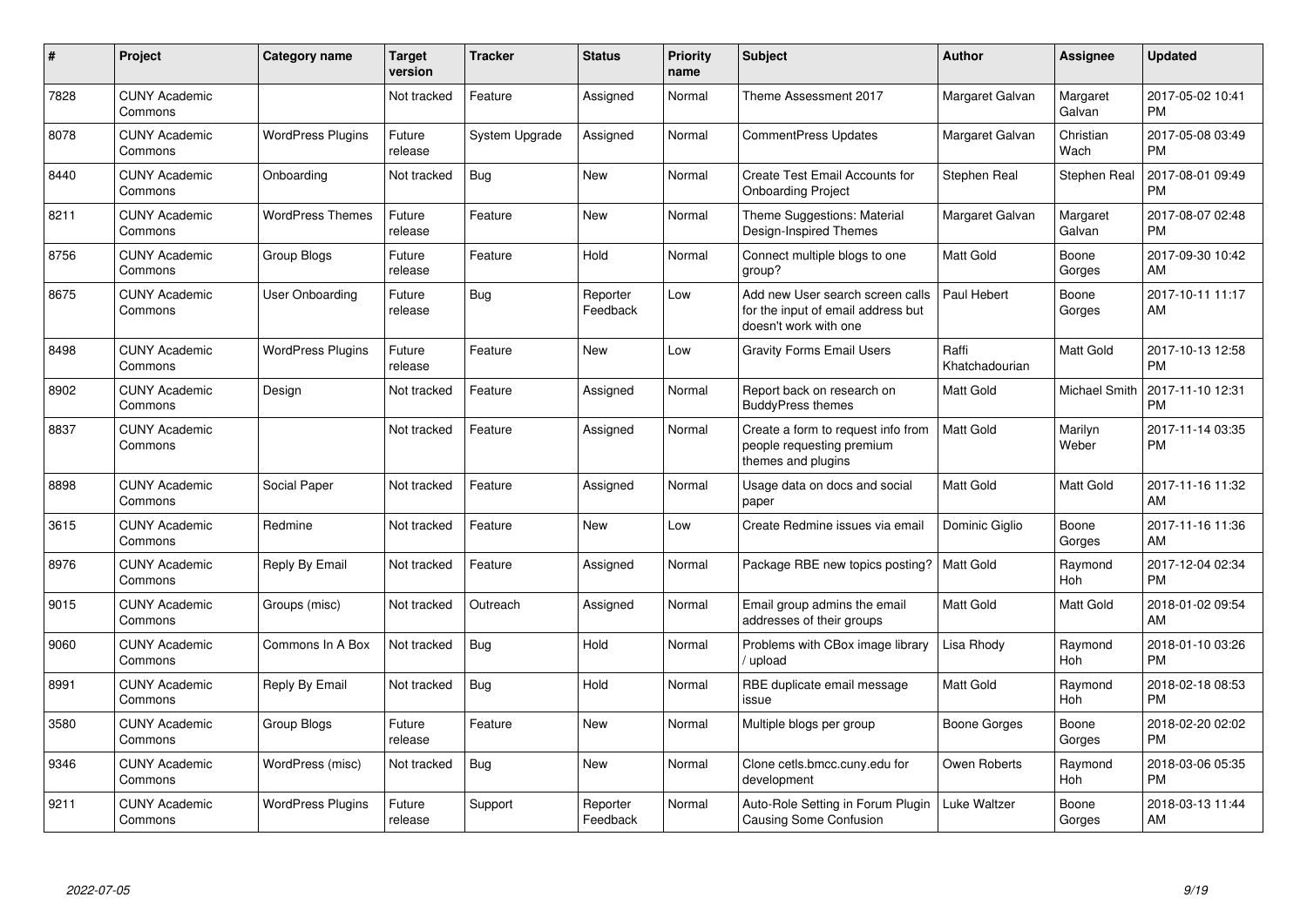| #     | Project                         | <b>Category name</b>       | <b>Target</b><br>version | <b>Tracker</b> | <b>Status</b>        | <b>Priority</b><br>name | <b>Subject</b>                                                                                                                               | <b>Author</b>           | Assignee            | <b>Updated</b>                |
|-------|---------------------------------|----------------------------|--------------------------|----------------|----------------------|-------------------------|----------------------------------------------------------------------------------------------------------------------------------------------|-------------------------|---------------------|-------------------------------|
| 7022  | <b>CUNY Academic</b><br>Commons | Announcements              | Future<br>release        | Bug            | <b>New</b>           | Normal                  | Sitewide announcements should<br>be displayed on, and dismissable<br>from, mapped domains                                                    | Boone Gorges            | Boone<br>Gorges     | 2018-03-22 10:18<br>AM        |
| 9420  | <b>CUNY Academic</b><br>Commons | cuny.is                    | Not tracked              | Feature        | <b>New</b>           | Normal                  | Request for http://cuny.is/streams                                                                                                           | Raffi<br>Khatchadourian | Marilyn<br>Weber    | 2018-04-02 10:08<br>AM        |
| 9207  | <b>CUNY Academic</b><br>Commons |                            | Future<br>release        | Support        | Reporter<br>Feedback | Normal                  | display dashboards made in<br>Tableau?                                                                                                       | Marilyn Weber           | Boone<br>Gorges     | 2018-04-10 10:42<br>AM        |
| 7663  | <b>CUNY Academic</b><br>Commons | Social Paper               | Future<br>release        | <b>Bug</b>     | <b>New</b>           | Normal                  | Social Paper notifications not<br>formatted correctly on secondary<br>sites                                                                  | Boone Gorges            | Boone<br>Gorges     | 2018-04-16 03:52<br><b>PM</b> |
| 7981  | <b>CUNY Academic</b><br>Commons | Social Paper               | Future<br>release        | <b>Bug</b>     | New                  | Normal                  | Social Paper comments should<br>not go to spam                                                                                               | Luke Waltzer            | Boone<br>Gorges     | 2018-04-16 03:52<br><b>PM</b> |
| 3768  | <b>CUNY Academic</b><br>Commons | <b>Public Portfolio</b>    | Future<br>release        | Feature        | Assigned             | Normal                  | Institutions/Past positions on<br>public portfolios                                                                                          | <b>Matt Gold</b>        | Boone<br>Gorges     | 2018-04-23 10:44<br>AM        |
| 9643  | <b>CUNY Academic</b><br>Commons | Publicity                  | Not tracked              | Feature        | <b>New</b>           | Normal                  | Create a page on the Commons<br>for logos etc.                                                                                               | Stephen Real            | Stephen Real        | 2018-04-24 10:53<br>AM        |
| 8607  | <b>CUNY Academic</b><br>Commons |                            | Not tracked              | Support        | <b>New</b>           | Normal                  | Paypal?                                                                                                                                      | Marilyn Weber           | Matt Gold           | 2018-05-15 01:37<br><b>PM</b> |
| 9729  | <b>CUNY Academic</b><br>Commons | SEO                        | Not tracked              | Support        | <b>New</b>           | Normal                  | 503 Errors showing on<br>newlaborforum.cuny.edu                                                                                              | Diane Krauthamer        | Raymond<br>Hoh      | 2018-05-22 04:48<br><b>PM</b> |
| 9835  | <b>CUNY Academic</b><br>Commons | Group Forums               | Future<br>release        | <b>Bug</b>     | Assigned             | Normal                  | add a "like" function?                                                                                                                       | Marilyn Weber           | <b>Erik Trainer</b> | 2018-06-05 01:49<br><b>PM</b> |
| 9895  | <b>CUNY Academic</b><br>Commons | Onboarding                 | Future<br>release        | Feature        | Assigned             | Normal                  | Add "Accept Invitation"<br>link/button/function to Group<br>and/or Site invitation emails?                                                   | Luke Waltzer            | Boone<br>Gorges     | 2018-06-07 12:42<br><b>PM</b> |
| 9908  | <b>CUNY Academic</b><br>Commons |                            | Not tracked              | Feature        | <b>New</b>           | Normal                  | Is it possible to send email<br>updates to users (or an email<br>address not on the list) for only a<br>single page AFTER being<br>prompted? | <b>Michael Shields</b>  | scott voth          | 2018-06-11 01:34<br><b>PM</b> |
| 9515  | <b>CUNY Academic</b><br>Commons | <b>WordPress Plugins</b>   | Not tracked              | Bug            | Reporter<br>Feedback | Normal                  | Text to Speech plugin - "More<br>Slowly" checkbox not working                                                                                | scott voth              | Boone<br>Gorges     | 2018-06-13 02:26<br><b>PM</b> |
| 9941  | <b>CUNY Academic</b><br>Commons | Wiki                       | Not tracked              | Support        | Assigned             | Normal                  | Wiki functionality                                                                                                                           | Matt Gold               | Boone<br>Gorges     | 2018-06-26 10:57<br>AM        |
| 10040 | <b>CUNY Academic</b><br>Commons | WordPress (misc)           | Not tracked              | Bug            | Reporter<br>Feedback | Normal                  | User doesn't see full list of themes                                                                                                         | l Matt Gold             | Boone<br>Gorges     | 2018-07-25 10:12<br>AM        |
| 9979  | <b>CUNY Academic</b><br>Commons | <b>Email Notifications</b> | Not tracked              | Bug            | Reporter<br>Feedback | Normal                  | Reports of slow email activation<br>emails                                                                                                   | <b>Matt Gold</b>        | Boone<br>Gorges     | 2018-08-29 09:40<br><b>PM</b> |
| 10262 | <b>CUNY Academic</b><br>Commons |                            | Not tracked              | Bug            | Reporter<br>Feedback | Normal                  | Newsletter Plugin: Broken Image<br>at Bottom of All Newsletters                                                                              | Mark Webb               | Raymond<br>Hoh      | 2018-08-30 05:17<br><b>PM</b> |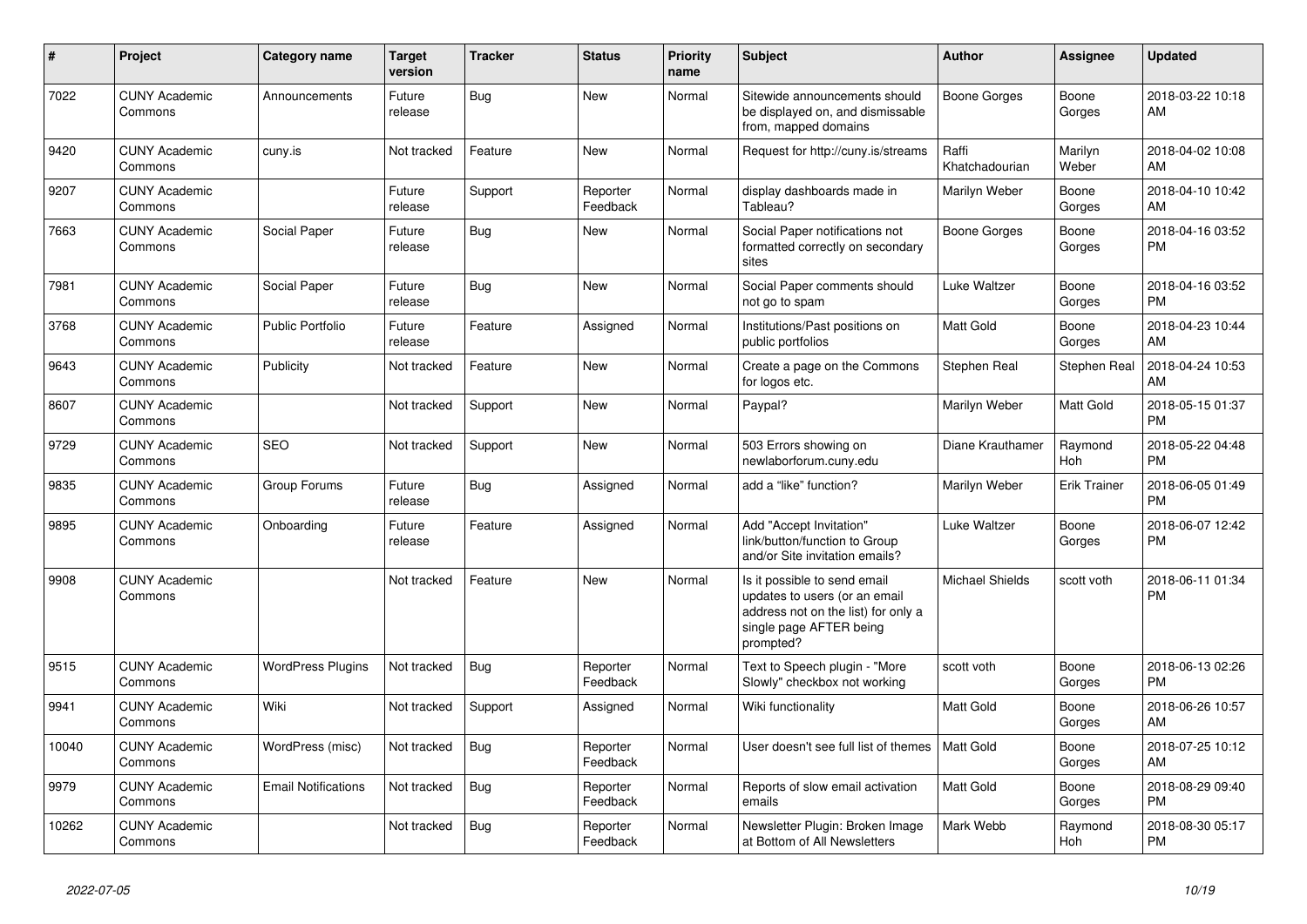| #     | Project                         | <b>Category name</b>       | <b>Target</b><br>version | <b>Tracker</b> | <b>Status</b>        | <b>Priority</b><br>name | <b>Subject</b>                                                                                               | Author                  | Assignee        | <b>Updated</b>                |
|-------|---------------------------------|----------------------------|--------------------------|----------------|----------------------|-------------------------|--------------------------------------------------------------------------------------------------------------|-------------------------|-----------------|-------------------------------|
| 9947  | <b>CUNY Academic</b><br>Commons | <b>WordPress Plugins</b>   | Future<br>release        | Feature        | Reporter<br>Feedback | Normal                  | Install H5P quiz plugin                                                                                      | <b>Matt Gold</b>        | Boone<br>Gorges | 2018-09-11 11:01<br>AM        |
| 10368 | <b>CUNY Academic</b><br>Commons |                            | Future<br>release        | Feature        | Assigned             | Normal                  | Use ORCID data to populate<br>academic profile page                                                          | Stephen Francoeu        | Boone<br>Gorges | 2018-09-25 01:53<br><b>PM</b> |
| 5992  | <b>CUNY Academic</b><br>Commons | <b>Email Notifications</b> | Future<br>release        | Feature        | New                  | Normal                  | Changing the From line of<br>autogenerated blog emails                                                       | Marilyn Weber           |                 | 2018-09-27 05:19<br><b>PM</b> |
| 9289  | <b>CUNY Academic</b><br>Commons | <b>WordPress Plugins</b>   | Future<br>release        | Bug            | Reporter<br>Feedback | Normal                  | Email Users Plugin                                                                                           | Laurie Hurson           | Boone<br>Gorges | 2018-10-24 12:34<br><b>PM</b> |
| 9028  | <b>CUNY Academic</b><br>Commons | Onboarding                 | Future<br>release        | Feature        | Assigned             | Normal                  | suggest groups to new members<br>during the registration process                                             | <b>Matt Gold</b>        | Chris Stein     | 2018-10-24 12:34<br><b>PM</b> |
| 9926  | <b>CUNY Academic</b><br>Commons | <b>WordPress Plugins</b>   | Future<br>release        | Bug            | New                  | Normal                  | twitter-mentions-as-comments<br>cron jobs can run long                                                       | Boone Gorges            | Boone<br>Gorges | 2018-10-24 12:34<br><b>PM</b> |
| 10657 | <b>CUNY Academic</b><br>Commons |                            | Not tracked              | Support        | Reporter<br>Feedback | Normal                  | child theme problems                                                                                         | Marilyn Weber           |                 | 2018-11-08 01:19<br><b>PM</b> |
| 10659 | <b>CUNY Academic</b><br>Commons | Group Forums               | Future<br>release        | Feature        | Assigned             | Normal                  | Post to multiple groups via email                                                                            | <b>Matt Gold</b>        | Raymond<br>Hoh  | 2018-11-15 12:54<br>AM        |
| 10769 | <b>CUNY Academic</b><br>Commons | <b>WordPress Themes</b>    | Not tracked              | Bug            | Reporter<br>Feedback | Normal                  | 2011 Theme Sidebar                                                                                           | Mark Webb               |                 | 2018-12-04 04:09<br><b>PM</b> |
| 10794 | <b>CUNY Academic</b><br>Commons | Performance                | Not tracked              | Bug            | New                  | Normal                  | Memcached connection<br>occasionally breaks                                                                  | Boone Gorges            | Boone<br>Gorges | 2018-12-06 03:30<br><b>PM</b> |
| 10839 | <b>CUNY Academic</b><br>Commons | About page                 | Not tracked              | Support        | New                  | Normal                  | <b>Mission Statement Needs</b><br>Revision                                                                   | scott voth              | Matt Gold       | 2018-12-26 10:58<br>AM        |
| 10982 | <b>CUNY Academic</b><br>Commons | Domain Mapping             | Not tracked              | Support        | Reporter<br>Feedback | Normal                  | <b>CNAME</b> question                                                                                        | scott voth              |                 | 2019-01-22 04:29<br><b>PM</b> |
| 11024 | <b>CUNY Academic</b><br>Commons | WordPress (misc)           | Future<br>release        | Bug            | New                  | Normal                  | Subsites should not show "you<br>should update your .htaccess<br>now" notice after permalink setting<br>save | Boone Gorges            |                 | 2019-01-28 01:35<br><b>PM</b> |
| 11077 | <b>CUNY Academic</b><br>Commons | Events                     | Not tracked              | Feature        | Reporter<br>Feedback | Normal                  | Show event category description<br>in event list view                                                        | Raffi<br>Khatchadourian |                 | 2019-02-12 10:38<br><b>PM</b> |
| 11131 | <b>CUNY Academic</b><br>Commons |                            | Future<br>release        | Feature        | Reporter<br>Feedback | Normal                  | Image Annotation Plugins                                                                                     | Laurie Hurson           |                 | 2019-02-26 11:33<br>AM        |
| 11120 | <b>CUNY Academic</b><br>Commons | <b>WordPress Plugins</b>   | Not tracked              | Bug            | Reporter<br>Feedback | Normal                  | Events Manager Events Not<br>Showing Up                                                                      | Mark Webb               |                 | 2019-02-27 04:10<br><b>PM</b> |
| 9720  | <b>CUNY Academic</b><br>Commons | Authentication             | Future<br>release        | Feature        | New                  | Normal                  | The Commons should be an<br>oAuth provider                                                                   | Boone Gorges            |                 | 2019-03-01 02:04<br><b>PM</b> |
| 4635  | <b>CUNY Academic</b><br>Commons | Authentication             | Future<br>release        | Feature        | New                  | Normal                  | Allow non-WP authentication                                                                                  | Boone Gorges            | Sonja Leix      | 2019-03-01 02:05<br><b>PM</b> |
| 5016  | <b>CUNY Academic</b><br>Commons | Events                     | Future<br>release        | Feature        | Assigned             | Low                     | Allow comments to be posted on<br>events                                                                     | Matt Gold               | Raymond<br>Hoh  | 2019-03-01 02:23<br><b>PM</b> |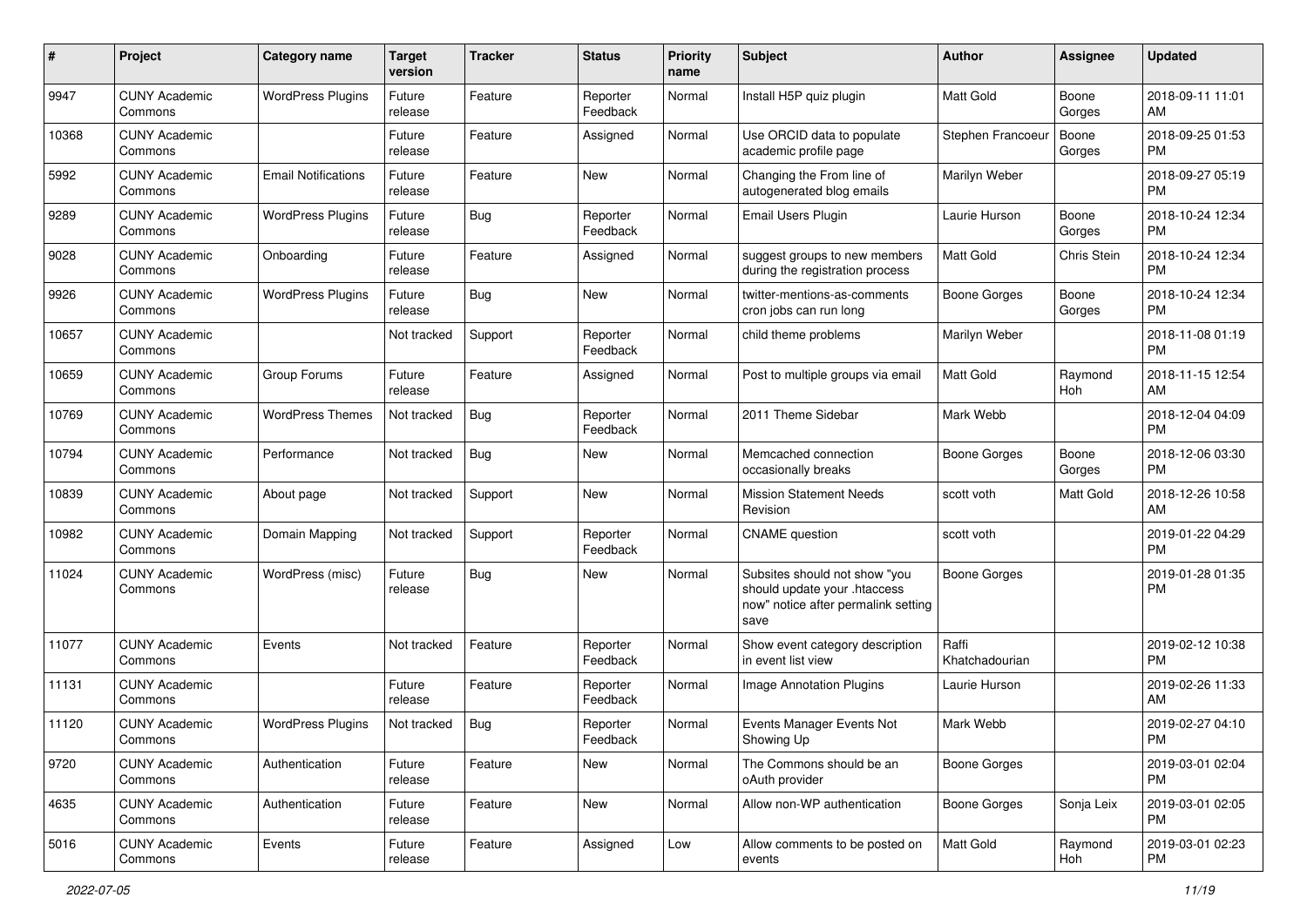| #     | Project                         | <b>Category name</b>     | <b>Target</b><br>version | <b>Tracker</b> | <b>Status</b>        | <b>Priority</b><br>name | <b>Subject</b>                                                                       | Author                | <b>Assignee</b>     | <b>Updated</b>                |
|-------|---------------------------------|--------------------------|--------------------------|----------------|----------------------|-------------------------|--------------------------------------------------------------------------------------|-----------------------|---------------------|-------------------------------|
| 1544  | <b>CUNY Academic</b><br>Commons | Groups (misc)            | Future<br>release        | Feature        | Reporter<br>Feedback | Normal                  | Group Filtering and Sorting                                                          | <b>Matt Gold</b>      | Chris Stein         | 2019-03-01 02:25<br><b>PM</b> |
| 11149 | <b>CUNY Academic</b><br>Commons |                          | Not tracked              | Support        | Reporter<br>Feedback | Normal                  | comments getting blocked                                                             | Marilyn Weber         | Raymond<br>Hoh      | 2019-03-26 11:40<br>AM        |
| 11392 | <b>CUNY Academic</b><br>Commons |                          | Future<br>release        | Bug            | New                  | Normal                  | Migrate users away from<br><b>StatPress</b>                                          | <b>Boone Gorges</b>   |                     | 2019-04-23 03:53<br><b>PM</b> |
| 11449 | <b>CUNY Academic</b><br>Commons | WordPress - Media        | Not tracked              | Support        | Reporter<br>Feedback | Normal                  | Cloning Media Library for JITP<br>from Staging to Production Site                    | <b>Patrick DeDauw</b> | Boone<br>Gorges     | 2019-05-13 12:00<br><b>PM</b> |
| 11386 | <b>CUNY Academic</b><br>Commons | WordPress - Media        | Not tracked              | Support        | Reporter<br>Feedback | Normal                  | disappearing images                                                                  | scott voth            | Boone<br>Gorges     | 2019-05-14 10:32<br>AM        |
| 11393 | <b>CUNY Academic</b><br>Commons |                          | Not tracked              | Publicity      | New                  | Normal                  | After 1.15 release, ceate a hero<br>slide and post about adding a site<br>to a group | scott voth            | Patrick<br>Sweeney  | 2019-05-14 10:32<br>AM        |
| 11415 | <b>CUNY Academic</b><br>Commons | <b>WordPress Plugins</b> | Not tracked              | Bug            | Reporter<br>Feedback | Normal                  | <b>Blog Subscriptions in Jetpack</b>                                                 | Laurie Hurson         |                     | 2019-05-14 10:34<br>AM        |
| 11509 | <b>CUNY Academic</b><br>Commons |                          | Not tracked              | Support        | Reporter<br>Feedback | Normal                  | deleted Page causing a Menu<br>problem?                                              | Marilyn Weber         |                     | 2019-06-04 09:54<br>AM        |
| 11496 | <b>CUNY Academic</b><br>Commons | <b>Public Portfolio</b>  | 1.15.2                   | Support        | New                  | Normal                  | Replace Twitter Icon on Member<br>Portfolio page                                     | scott voth            | Boone<br>Gorges     | 2019-06-06 01:03<br>PM        |
| 11531 | <b>CUNY Academic</b><br>Commons | Events                   | Future<br>release        | Feature        | <b>New</b>           | Normal                  | Main Events calendar should<br>include non-public events that<br>user has access to  | scott voth            | Boone<br>Gorges     | 2019-06-11 10:00<br>AM        |
| 11556 | <b>CUNY Academic</b><br>Commons | Courses                  | Not tracked              | Bug            | Reporter<br>Feedback | Normal                  | Instructor name given in course<br>listing                                           | <b>Tom Harbison</b>   |                     | 2019-06-25 04:12<br><b>PM</b> |
| 11624 | <b>CUNY Academic</b><br>Commons | WordPress (misc)         | Not tracked              | Support        | New                  | Normal                  | Change pages into posts or swap<br>database for a Commons site?                      | Stephen Klein         | Raymond<br>Hoh      | 2019-07-09 11:04<br>AM        |
| 11493 | <b>CUNY Academic</b><br>Commons | Domain Mapping           | Not tracked              | Support        | Reporter<br>Feedback | Normal                  | Domain Mapping Request - Talia<br>Schaffer                                           | scott voth            | Matt Gold           | 2019-08-06 08:39<br>AM        |
| 11771 | <b>CUNY Academic</b><br>Commons |                          | Not tracked              | Support        | Reporter<br>Feedback | Normal                  | post displays in sections                                                            | Marilyn Weber         |                     | 2019-08-20 10:34<br>AM        |
| 11787 | <b>CUNY Academic</b><br>Commons |                          | Not tracked              | Support        | Reporter<br>Feedback | Normal                  | automated comments notifications   Marilyn Weber<br>on ZenDesk                       |                       |                     | 2019-08-26 06:18<br><b>PM</b> |
| 11834 | <b>CUNY Academic</b><br>Commons | Group Files              | Future<br>release        | Feature        | New                  | Normal                  | Improved tools for managing<br>group file folders                                    | <b>Boone Gorges</b>   | Sonja Leix          | 2019-09-06 03:55<br>PM        |
| 10678 | <b>CUNY Academic</b><br>Commons |                          | Not tracked              | Bug            | Reporter<br>Feedback | High                    | Newsletter Plugin Not Sending<br>Out Newsletters                                     | Mark Webb             | Boone<br>Gorges     | 2019-09-16 09:38<br><b>PM</b> |
| 5050  | <b>CUNY Academic</b><br>Commons | Social Paper             | Future<br>release        | Feature        | New                  | Low                     | Making comments visible in SP<br>editing mode (SP suggestion #1)                     | Marilyn Weber         | Samantha<br>Raddatz | 2019-09-17 11:10<br><b>PM</b> |
| 10273 | <b>CUNY Academic</b><br>Commons | Registration             | Not tracked              | Support        | Reporter<br>Feedback | Normal                  | users combining CF and campus<br>address                                             | Marilyn Weber         |                     | 2019-09-18 10:58<br>AM        |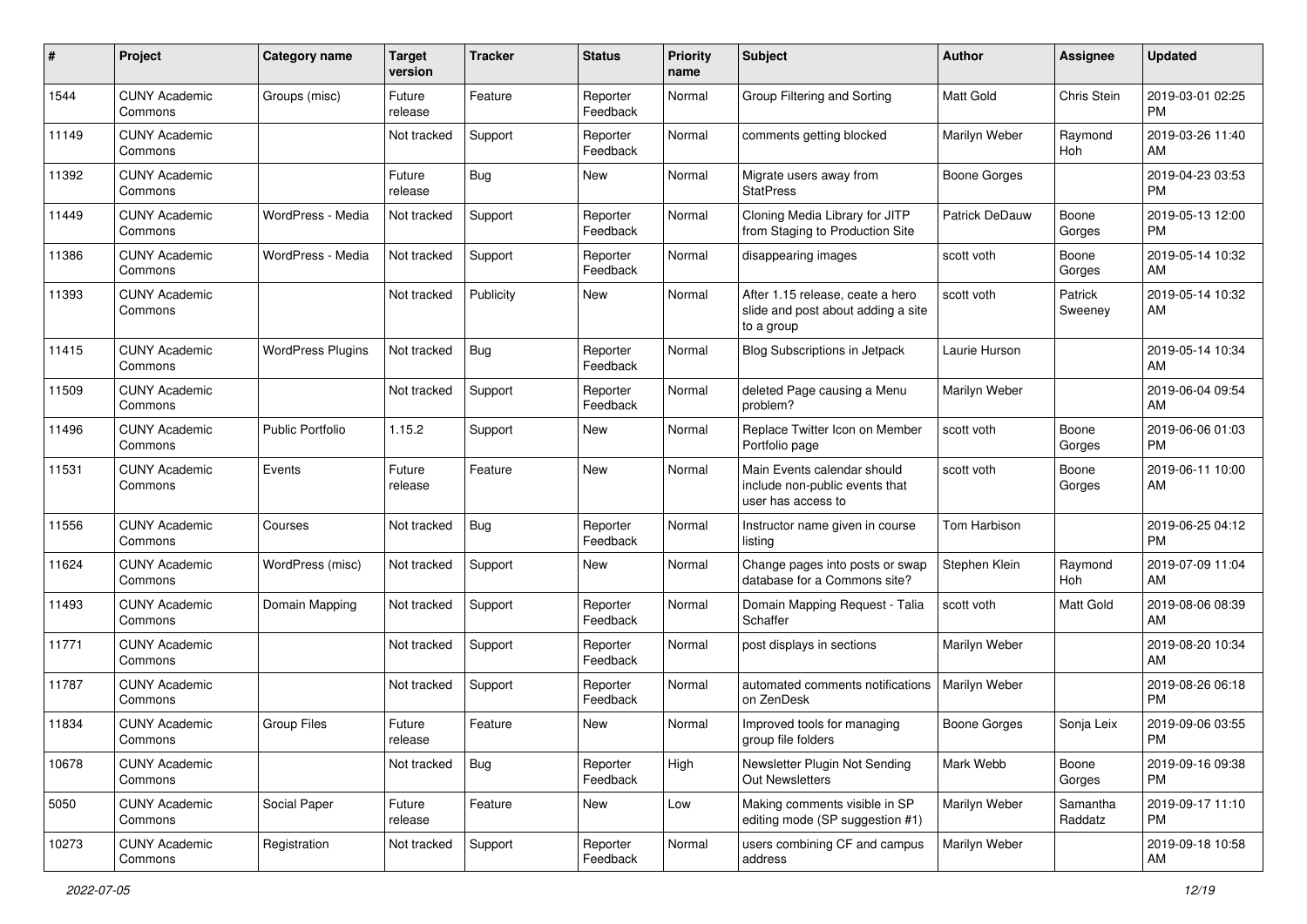| #     | Project                         | <b>Category name</b>       | <b>Target</b><br>version | <b>Tracker</b> | <b>Status</b>        | <b>Priority</b><br>name | <b>Subject</b>                                                               | <b>Author</b>       | Assignee        | <b>Updated</b>                |
|-------|---------------------------------|----------------------------|--------------------------|----------------|----------------------|-------------------------|------------------------------------------------------------------------------|---------------------|-----------------|-------------------------------|
| 11879 | <b>CUNY Academic</b><br>Commons |                            | Not tracked              | Bug            | New                  | Normal                  | Hypothesis comments appearing<br>on multiple, different pdfs across<br>blogs | Laurie Hurson       | Laurie Hurson   | 2019-09-19 02:39<br><b>PM</b> |
| 11545 | <b>CUNY Academic</b><br>Commons | <b>WordPress Plugins</b>   | Not tracked              | Support        | <b>New</b>           | Normal                  | Twitter searches in WordPress                                                | Gina Cherry         | Matt Gold       | 2019-09-23 01:03<br><b>PM</b> |
| 8666  | <b>CUNY Academic</b><br>Commons | Teaching                   | Not tracked              | Documentation  | Assigned             | Normal                  | Create Teaching on the Commons<br>Resource Page                              | Matt Gold           | Laurie Hurson   | 2019-09-23 03:16<br><b>PM</b> |
| 11788 | <b>CUNY Academic</b><br>Commons | <b>WordPress Plugins</b>   | Future<br>release        | Support        | Reporter<br>Feedback | Normal                  | Plugin Request - Browse Aloud                                                | scott voth          |                 | 2019-09-24 08:42<br>AM        |
| 11848 | <b>CUNY Academic</b><br>Commons |                            | Not tracked              | Support        | Hold                 | Normal                  | a Dean of Faculty wants to share<br>a large file                             | Marilyn Weber       |                 | 2019-09-24 08:44<br>AM        |
| 11860 | <b>CUNY Academic</b><br>Commons | Registration               | Future<br>release        | Feature        | <b>New</b>           | Normal                  | <b>Ensure Students Are Aware They</b><br>Can Use Aliases At Registration     | scott voth          |                 | 2019-09-24 08:46<br>AM        |
| 11883 | <b>CUNY Academic</b><br>Commons | Help/Codex                 | Not tracked              | Support        | <b>New</b>           | Normal                  | Need Embedding Help Page<br>Update (Tableau)                                 | Anthony Wheeler     | scott voth      | 2019-09-24 08:49<br>AM        |
| 11517 | <b>CUNY Academic</b><br>Commons |                            | Not tracked              | Feature        | Assigned             | Normal                  | wp-accessibility plugin should not<br>strip 'target="_blank"' by default     | Boone Gorges        | Laurie Hurson   | 2019-09-24 09:57<br>AM        |
| 11519 | <b>CUNY Academic</b><br>Commons |                            | Not tracked              | Support        | Assigned             | Normal                  | comment option not appearing                                                 | Marilyn Weber       |                 | 2019-09-24 10:28<br>AM        |
| 11789 | <b>CUNY Academic</b><br>Commons | Courses                    | Future<br>release        | Feature        | New                  | Normal                  | Ability to remove item from<br>Courses list                                  | Laurie Hurson       | Sonja Leix      | 2019-09-24 12:28<br><b>PM</b> |
| 8836  | <b>CUNY Academic</b><br>Commons | <b>Blogs (BuddyPress)</b>  | Future<br>release        | Feature        | Assigned             | Normal                  | Redesign site launch process                                                 | <b>Matt Gold</b>    | Boone<br>Gorges | 2019-10-03 02:49<br><b>PM</b> |
| 12004 | <b>CUNY Academic</b><br>Commons |                            | Not tracked              | Support        | Reporter<br>Feedback | Normal                  | Notifications for spam blog<br>comments                                      | Gina Cherry         | Raymond<br>Hoh  | 2019-11-01 12:05<br><b>PM</b> |
| 11945 | <b>CUNY Academic</b><br>Commons | Reckoning                  | Future<br>release        | Feature        | Reporter<br>Feedback | Normal                  | Add Comments bubble to<br>Reckoning views                                    | Boone Gorges        | Boone<br>Gorges | 2019-11-12 05:14<br><b>PM</b> |
| 12091 | <b>CUNY Academic</b><br>Commons | Group Files                | Future<br>release        | Feature        | <b>New</b>           | Normal                  | Improved pre-upload file validation<br>for bp-group-documents                | <b>Boone Gorges</b> | Boone<br>Gorges | 2019-11-14 01:21<br><b>PM</b> |
| 11971 | <b>CUNY Academic</b><br>Commons | <b>Email Notifications</b> | Future<br>release        | Bug            | Reporter<br>Feedback | Low                     | Pictures obscured in emailed post<br>notifications                           | Marilyn Weber       | Raymond<br>Hoh  | 2019-11-21 01:14<br><b>PM</b> |
| 12198 | <b>CUNY Academic</b><br>Commons |                            | Not tracked              | Bug            | Reporter<br>Feedback | Normal                  | Duplicate listing in My Sites                                                | <b>Tom Harbison</b> |                 | 2019-12-09 05:50<br><b>PM</b> |
| 12247 | <b>CUNY Academic</b><br>Commons | Publicity                  | Not tracked              | Support        | <b>New</b>           | Normal                  | Screenshot of First Commons<br>Homepage                                      | scott voth          | scott voth      | 2020-01-14 12:08<br><b>PM</b> |
| 12328 | <b>CUNY Academic</b><br>Commons |                            | Not tracked              | Support        | <b>New</b>           | Normal                  | Sign up Code for Non-CUNY<br>Faculty                                         | Laurie Hurson       |                 | 2020-01-28 10:25<br>AM        |
| 12350 | <b>CUNY Academic</b><br>Commons | Blogs (BuddyPress)         | Not tracked              | Support        | Reporter<br>Feedback | Normal                  | URL creation problem                                                         | Marilyn Weber       |                 | 2020-02-03 11:27<br>AM        |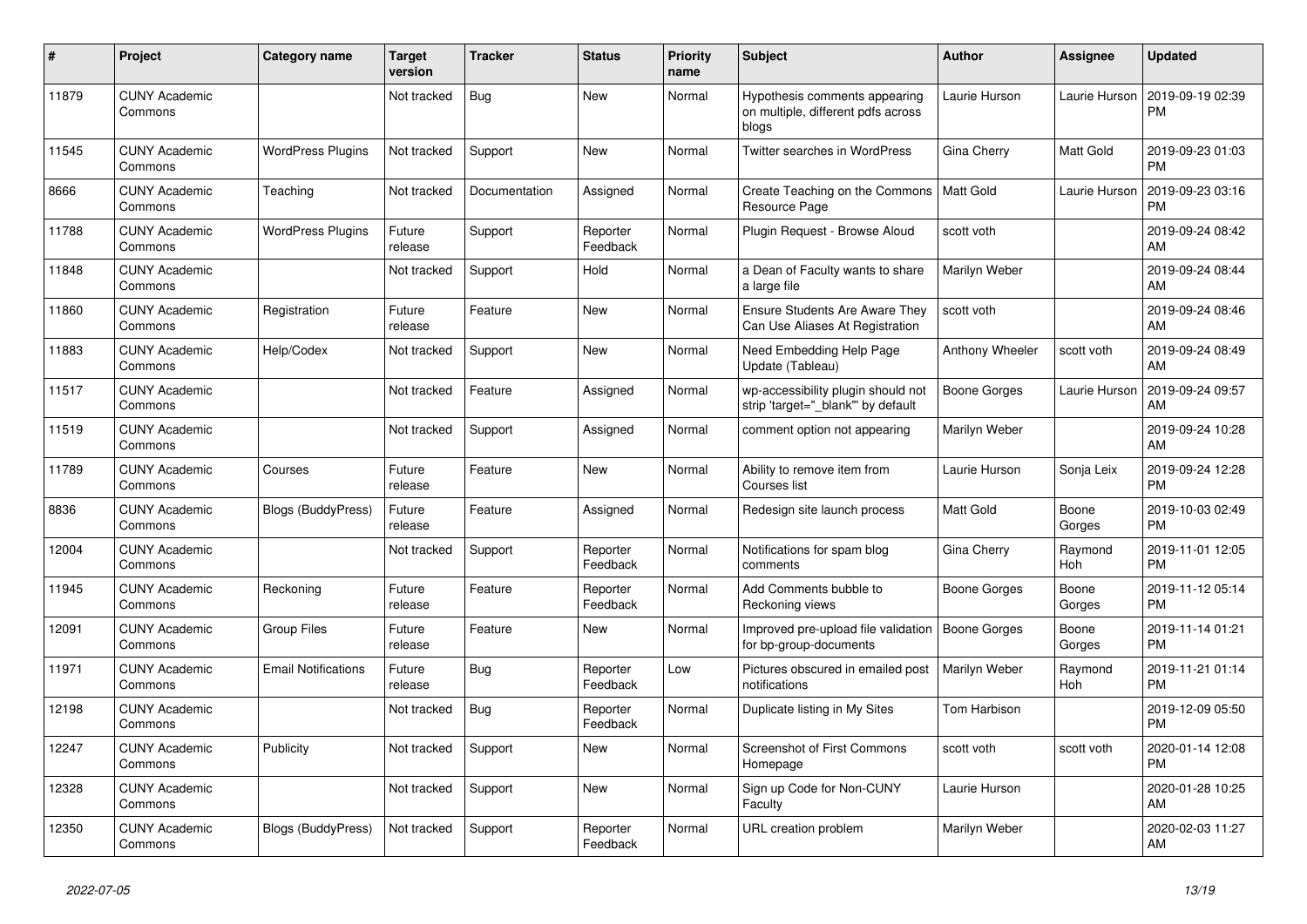| #     | Project                         | <b>Category name</b>     | <b>Target</b><br>version | <b>Tracker</b> | <b>Status</b>        | <b>Priority</b><br>name | <b>Subject</b>                                                                                | <b>Author</b>    | <b>Assignee</b>     | <b>Updated</b>                |
|-------|---------------------------------|--------------------------|--------------------------|----------------|----------------------|-------------------------|-----------------------------------------------------------------------------------------------|------------------|---------------------|-------------------------------|
| 12352 | <b>CUNY Academic</b><br>Commons |                          | Not tracked              | Support        | New                  | Normal                  | "posts list" page builder block<br>option                                                     | Marilyn Weber    |                     | 2020-02-03 01:29<br><b>PM</b> |
| 12360 | <b>CUNY Academic</b><br>Commons | <b>WordPress Themes</b>  | Not tracked              | Bug            | Reporter<br>Feedback | Normal                  | site just says "DANTE We are<br>currently in maintenance mode,<br>please check back shortly." | Marilyn Weber    |                     | 2020-02-04 12:13<br><b>PM</b> |
| 12382 | <b>CUNY Academic</b><br>Commons | Membership               | Not tracked              | Support        | <b>New</b>           | Normal                  | Email request change                                                                          | Marilyn Weber    | Marilyn<br>Weber    | 2020-02-06 12:56<br><b>PM</b> |
| 12392 | <b>CUNY Academic</b><br>Commons | Help/Codex               | Not tracked              | Documentation  | New                  | Normal                  | <b>Updates to Common Commons</b><br>Questions on Help Page                                    | scott voth       | Margaret<br>Galvan  | 2020-02-11 10:53<br>AM        |
| 12438 | <b>CUNY Academic</b><br>Commons | Courses                  | Not tracked              | Bug            | <b>New</b>           | Normal                  | Site appearing twice                                                                          | Laurie Hurson    | Boone<br>Gorges     | 2020-02-18 01:34<br><b>PM</b> |
| 12484 | <b>CUNY Academic</b><br>Commons |                          | Not tracked              | Support        | Reporter<br>Feedback | Normal                  | Sign up Code for COIL Course<br>starting in March                                             | Laurie Hurson    | Matt Gold           | 2020-03-02 02:26<br><b>PM</b> |
| 12446 | <b>CUNY Academic</b><br>Commons | Groups (misc)            | Future<br>release        | Feature        | Reporter<br>Feedback | Normal                  | Toggle default site to group forum<br>posting                                                 | Laurie Hurson    | Laurie Hurson       | 2020-03-10 11:57<br>AM        |
| 12573 | <b>CUNY Academic</b><br>Commons | <b>WordPress Plugins</b> | Future<br>release        | Bug            | <b>New</b>           | Normal                  | <b>CommentPress Core Issues</b>                                                               | scott voth       |                     | 2020-03-24 04:32<br><b>PM</b> |
| 5581  | <b>CUNY Academic</b><br>Commons | Analytics                | Future<br>release        | Feature        | Assigned             | Normal                  | Explore alternatives to Google<br>Analytics                                                   | <b>Matt Gold</b> | Valerie<br>Townsend | 2020-04-17 03:12<br><b>PM</b> |
| 10354 | <b>CUNY Academic</b><br>Commons | <b>Public Portfolio</b>  | Future<br>release        | Feature        | <b>New</b>           | Normal                  | Opt out of Having a Profile Page                                                              | scott voth       | Chris Stein         | 2020-05-12 10:43<br>AM        |
| 12741 | <b>CUNY Academic</b><br>Commons | <b>WordPress Plugins</b> | Not tracked              | Support        | Reporter<br>Feedback | Normal                  | Tableau Public Viz Block                                                                      | Marilyn Weber    | Raymond<br>Hoh      | 2020-05-12 11:00<br>AM        |
| 12911 | <b>CUNY Academic</b><br>Commons |                          | Not tracked              | Feature        | <b>New</b>           | Normal                  | Block access to xmlrpc.php based<br>on User-Agent                                             | Boone Gorges     | Boone<br>Gorges     | 2020-06-09 05:12<br><b>PM</b> |
| 13034 | <b>CUNY Academic</b><br>Commons |                          | Not tracked              | Support        | Reporter<br>Feedback | Normal                  | a site is asking people to join the<br>Commons to get a download                              | Marilyn Weber    |                     | 2020-07-12 07:23<br>AM        |
| 13048 | <b>CUNY Academic</b><br>Commons | Shortcodes and<br>embeds | Future<br>release        | Feature        | New                  | Normal                  | Jupyter Notebooks support                                                                     | Boone Gorges     |                     | 2020-07-14 11:46<br>AM        |
| 3002  | <b>CUNY Academic</b><br>Commons | Search                   | Future<br>release        | Feature        | Assigned             | Normal                  | Overhaul CAC search by using<br>external search appliance                                     | Boone Gorges     | Boone<br>Gorges     | 2020-07-15 03:05<br><b>PM</b> |
| 12436 | <b>CUNY Academic</b><br>Commons |                          | Not tracked              | Bug            | Assigned             | Normal                  | Nightly system downtime                                                                       | Boone Gorges     |                     | 2020-08-01 09:30<br>AM        |
| 13255 | <b>CUNY Academic</b><br>Commons |                          | Not tracked              | Support        | Reporter<br>Feedback | Normal                  | Accessibility problems                                                                        | Marilyn Weber    |                     | 2020-09-01 05:48<br><b>PM</b> |
| 13286 | <b>CUNY Academic</b><br>Commons |                          | Not tracked              | Support        | <b>New</b>           | Normal                  | problem connecting with<br>WordPress app                                                      | Marilyn Weber    | Raymond<br>Hoh      | 2020-09-08 11:16<br>AM        |
| 13328 | <b>CUNY Academic</b><br>Commons | Group Forums             | Not tracked              | Bug            | Reporter<br>Feedback | Normal                  | cross-posting in two related<br>groups                                                        | Marilyn Weber    | Raymond<br>Hoh      | 2020-09-15 10:39<br><b>PM</b> |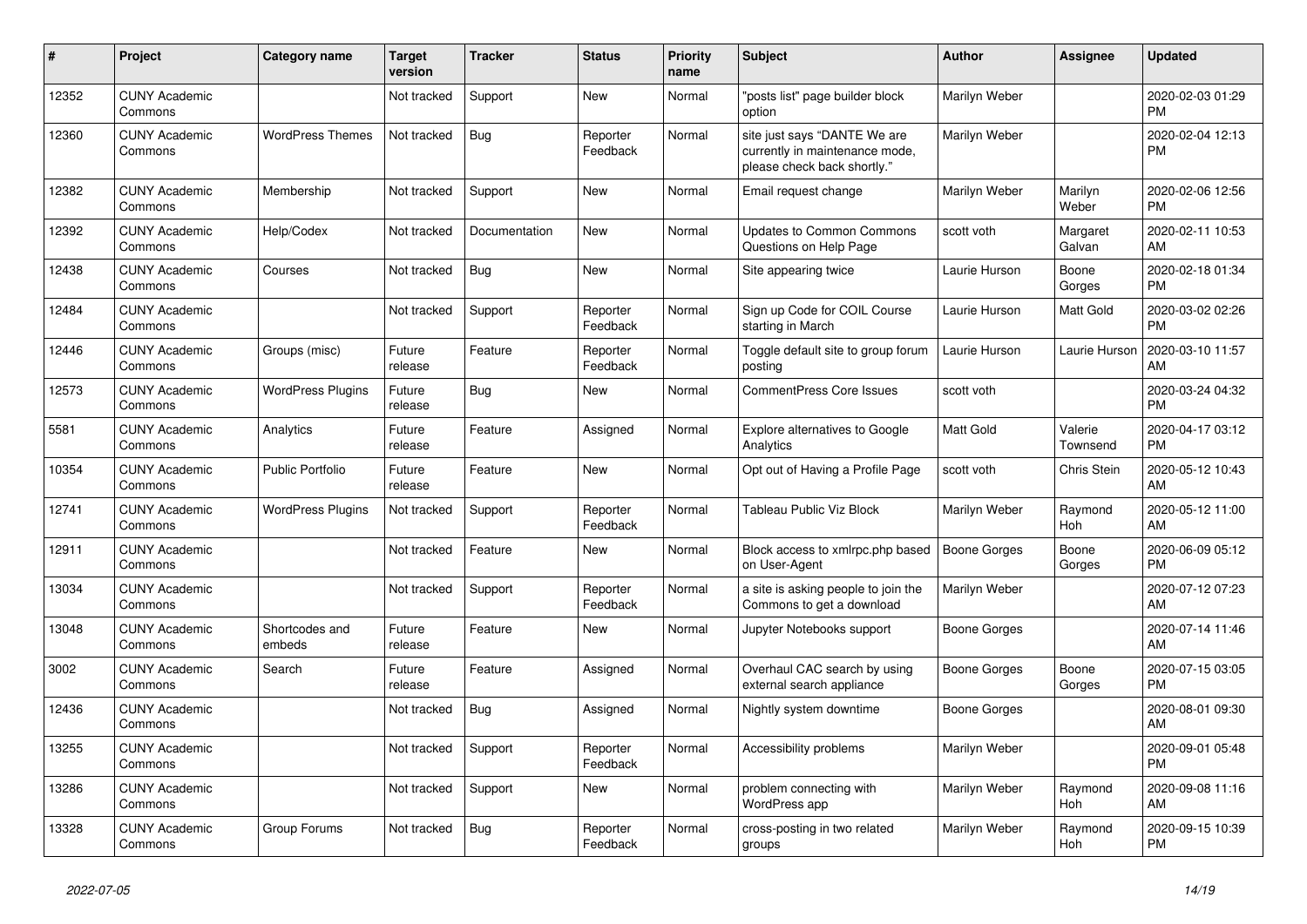| #     | Project                         | <b>Category name</b> | Target<br>version | <b>Tracker</b> | <b>Status</b>        | <b>Priority</b><br>name | <b>Subject</b>                                                | <b>Author</b>           | <b>Assignee</b> | <b>Updated</b>                |
|-------|---------------------------------|----------------------|-------------------|----------------|----------------------|-------------------------|---------------------------------------------------------------|-------------------------|-----------------|-------------------------------|
| 13370 | <b>CUNY Academic</b><br>Commons | Group Library        | Future<br>release | Feature        | <b>New</b>           | Normal                  | Library bulk deletion and folder<br>editina                   | Colin McDonald          | Boone<br>Gorges | 2020-10-13 10:41<br><b>AM</b> |
| 13430 | <b>CUNY Academic</b><br>Commons | Reply By Email       | Not tracked       | Bug            | <b>New</b>           | Normal                  | Delay in RBE                                                  | Luke Waltzer            | Raymond<br>Hoh  | 2020-10-13 11:16<br>AM        |
| 13466 | <b>CUNY Academic</b><br>Commons | Cavalcade            | Future<br>release | Feature        | <b>New</b>           | Normal                  | Automated cleanup for duplicate<br>Cavalcade tasks            | Boone Gorges            | Boone<br>Gorges | 2020-10-13 05:24<br><b>PM</b> |
| 7115  | <b>CUNY Academic</b><br>Commons | Groups (misc)        | Future<br>release | Feature        | Reporter<br>Feedback | Normal                  | make licensing info clear during<br>group creation            | Matt Gold               | Raymond<br>Hoh  | 2020-12-08 11:32<br>AM        |
| 13975 | <b>CUNY Academic</b><br>Commons | Social Paper         | Not tracked       | Support        | Reporter<br>Feedback | Normal                  | can't approve comments on Social<br>Paper paper               | Marilyn Weber           |                 | 2021-02-12 09:33<br>AM        |
| 13912 | <b>CUNY Academic</b><br>Commons |                      | Not tracked       | Feature        | Hold                 | Low                     | posting "missed schedule"                                     | Marilyn Weber           |                 | 2021-02-23 10:46<br><b>AM</b> |
| 14074 | <b>CUNY Academic</b><br>Commons | WordPress (misc)     | Not tracked       | Support        | Reporter<br>Feedback | Normal                  | page password protection problem                              | Marilyn Weber           |                 | 2021-03-02 11:03<br>AM        |
| 14113 | <b>CUNY Academic</b><br>Commons | WordPress (misc)     | Future<br>release | Bug            | Hold                 | Normal                  | Block Editor Not Working on this<br>page - Json error         | scott voth              | Boone<br>Gorges | 2021-03-05 11:01<br>AM        |
| 14398 | <b>CUNY Academic</b><br>Commons |                      | Not tracked       | Support        | Reporter<br>Feedback | Normal                  | Events plug-in notification problem                           | Marilyn Weber           |                 | 2021-05-11 11:21<br>AM        |
| 14483 | <b>CUNY Academic</b><br>Commons | WordPress - Media    | Not tracked       | <b>Bug</b>     | Reporter<br>Feedback | Normal                  | Wordpress PDF Embed Stopped<br>Working after JITP Media Clone | <b>Patrick DeDauw</b>   | Boone<br>Gorges | 2021-05-20 01:51<br>PM        |
| 14496 | <b>CUNY Academic</b><br>Commons | Domain Mapping       | Future<br>release | Bug            | New                  | Normal                  | Mapped domain SSO uses<br>third-party cookies                 | Raymond Hoh             | Raymond<br>Hoh  | 2021-05-24 04:03<br><b>PM</b> |
| 13949 | <b>CUNY Academic</b><br>Commons |                      | Not tracked       | <b>Bug</b>     | <b>New</b>           | Normal                  | Continued debugging of runaway<br>MySQL connections           | Matt Gold               | Boone<br>Gorges | 2021-09-14 10:42<br>AM        |
| 14394 | <b>CUNY Academic</b><br>Commons |                      | Not tracked       | Feature        | <b>New</b>           | Normal                  | Commons News Site - redesign                                  | scott voth              | scott voth      | 2021-09-14 10:46<br>AM        |
| 14475 | <b>CUNY Academic</b><br>Commons |                      | Not tracked       | Publicity      | <b>New</b>           | Normal                  | OER Showcase Page                                             | Laurie Hurson           | Laurie Hurson   | 2021-09-14 10:46<br>AM        |
| 14538 | <b>CUNY Academic</b><br>Commons |                      | Not tracked       | Support        | Reporter<br>Feedback | Normal                  | <b>Weebly To Commons</b>                                      | Laurie Hurson           |                 | 2021-09-14 10:47<br>AM        |
| 14629 | <b>CUNY Academic</b><br>Commons |                      | Not tracked       | Bug            | Reporter<br>Feedback | Normal                  | Possible Post Order Bug?                                      | <b>Syelle Graves</b>    |                 | 2021-09-14 10:47<br><b>AM</b> |
| 14784 | <b>CUNY Academic</b><br>Commons |                      |                   | Support        | Reporter<br>Feedback | Normal                  | User report of logo problem when<br>using Customizer theme    | Marilyn Weber           |                 | 2021-09-17 10:25<br>AM        |
| 14792 | <b>CUNY Academic</b><br>Commons |                      |                   | Bug            | <b>New</b>           | Normal                  | Inconsistent email notifications<br>from gravity forms        | Raffi<br>Khatchadourian |                 | 2021-10-04 01:50<br><b>PM</b> |
| 14842 | <b>CUNY Academic</b><br>Commons |                      | Not tracked       | Support        | Reporter<br>Feedback | Normal                  | Question about widgets and block<br>editor                    | Gina Cherry             |                 | 2021-10-06 03:01<br>PM        |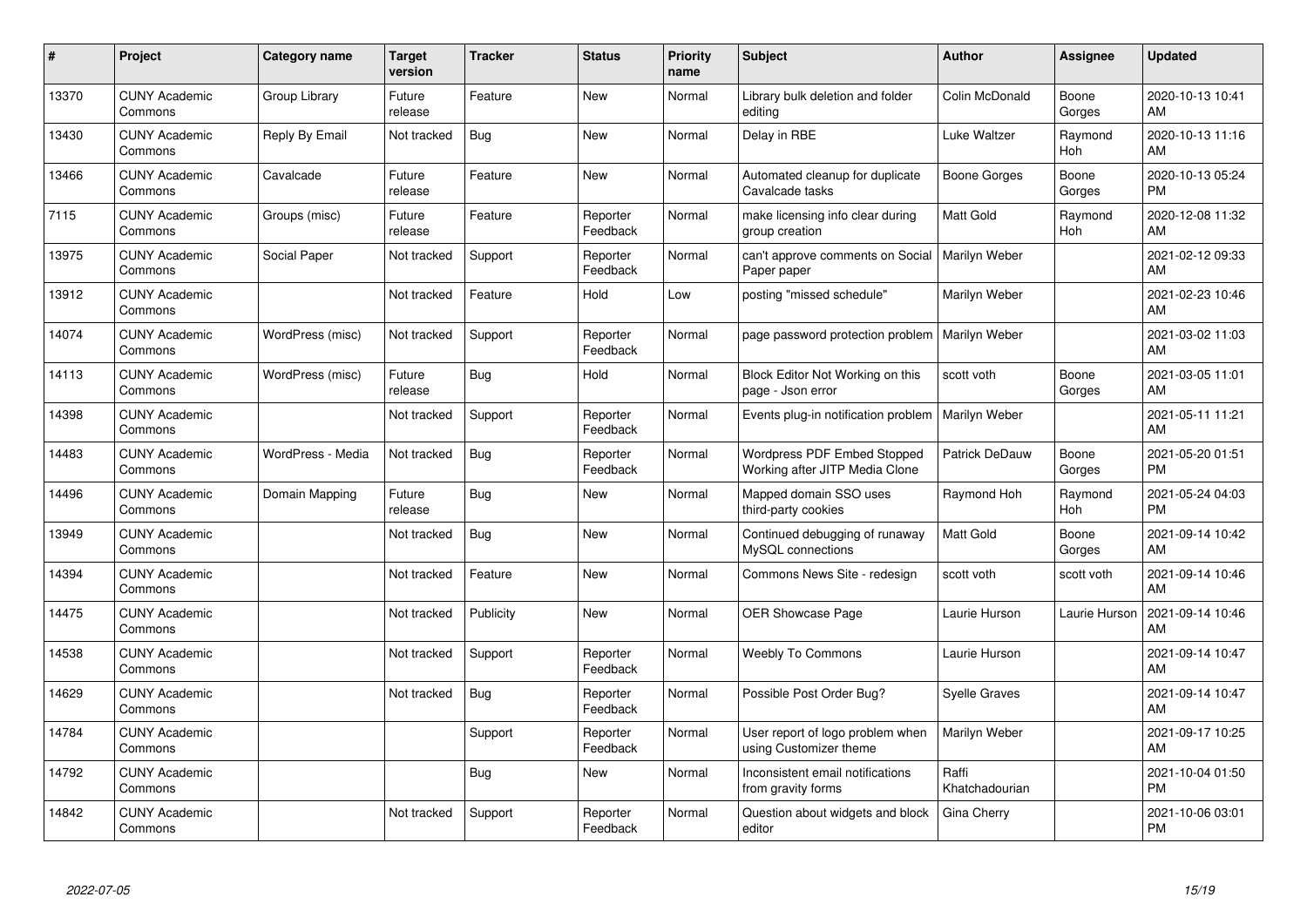| #     | Project                         | <b>Category name</b>       | <b>Target</b><br>version | <b>Tracker</b> | <b>Status</b>        | Priority<br>name | <b>Subject</b>                                                                             | <b>Author</b>       | <b>Assignee</b>   | <b>Updated</b>                |
|-------|---------------------------------|----------------------------|--------------------------|----------------|----------------------|------------------|--------------------------------------------------------------------------------------------|---------------------|-------------------|-------------------------------|
| 14900 | <b>CUNY Academic</b><br>Commons |                            | Not tracked              | Support        | Reporter<br>Feedback | Normal           | previous theme?                                                                            | Marilyn Weber       |                   | 2021-10-25 10:31<br>AM        |
| 14911 | <b>CUNY Academic</b><br>Commons | <b>WordPress Themes</b>    | Not tracked              | Support        | New                  | Normal           | Twentytwentyone theme                                                                      | Marilyn Weber       |                   | 2021-10-28 10:37<br>AM        |
| 14936 | <b>CUNY Academic</b><br>Commons |                            |                          | <b>Bug</b>     | New                  | Normal           | Commons websites blocked by<br>SPS campus network                                          | Laurie Hurson       |                   | 2021-11-03 03:57<br><b>PM</b> |
| 14940 | <b>CUNY Academic</b><br>Commons |                            |                          | <b>Bug</b>     | New                  | Normal           | Discrepancy between Commons<br>profile "sites" and actual # of sites                       | Laurie Hurson       |                   | 2021-11-08 11:09<br><b>AM</b> |
| 12042 | <b>CUNY Academic</b><br>Commons | <b>Email Notifications</b> | Future<br>release        | Feature        | <b>New</b>           | Normal           | Improved error logging for BPGES<br>send queue                                             | <b>Boone Gorges</b> | Boone<br>Gorges   | 2021-11-19 12:25<br><b>PM</b> |
| 13358 | <b>CUNY Academic</b><br>Commons | Group Forums               | Future<br>release        | Feature        | <b>New</b>           | Normal           | Improved UI for group forum<br>threading settings                                          | Boone Gorges        | Raymond<br>Hoh    | 2021-11-19 12:27<br><b>PM</b> |
| 13199 | <b>CUNY Academic</b><br>Commons | Group Forums               | Future<br>release        | Feature        | New                  | Normal           | Favoring Groups over bbPress<br>plugin                                                     | Colin McDonald      | Colin<br>McDonald | 2021-11-19 12:28<br><b>PM</b> |
| 14309 | <b>CUNY Academic</b><br>Commons | Group Library              | Future<br>release        | Feature        | <b>New</b>           | Normal           | Better handling of<br>bp_group_document file download<br>attempts when file is not present | Boone Gorges        | Boone<br>Gorges   | 2021-11-19 12:28<br><b>PM</b> |
| 13650 | <b>CUNY Academic</b><br>Commons | Group Library              | Future<br>release        | Feature        | <b>New</b>           | Normal           | Forum Attachments in Group<br>Library                                                      | Laurie Hurson       |                   | 2021-11-19 12:30<br><b>PM</b> |
| 13331 | <b>CUNY Academic</b><br>Commons | Site cloning               | Future<br>release        | Bug            | New                  | Normal           | Combine Site Template and Clone<br>operations                                              | Boone Gorges        | Jeremy Felt       | 2021-11-19 12:39<br><b>PM</b> |
| 13835 | <b>CUNY Academic</b><br>Commons | WordPress (misc)           | Future<br>release        | Feature        | New                  | Normal           | Allow OneSearch widget to have<br>'CUNY' as campus                                         | Boone Gorges        | Boone<br>Gorges   | 2021-11-19 12:39<br><b>PM</b> |
| 10226 | <b>CUNY Academic</b><br>Commons | Courses                    | Future<br>release        | Feature        | <b>New</b>           | Normal           | Add "My Courses" to drop down<br>list                                                      | scott voth          | Boone<br>Gorges   | 2021-11-19 12:42<br><b>PM</b> |
| 14983 | <b>CUNY Academic</b><br>Commons | WordPress (misc)           | Not tracked              | Support        | Reporter<br>Feedback | Normal           | "Read More" tag not working                                                                | Rebecca Krisel      | Raymond<br>Hoh    | 2021-11-23 01:17<br><b>PM</b> |
| 14987 | <b>CUNY Academic</b><br>Commons | <b>WordPress Plugins</b>   | Future<br>release        | Bug            | New                  | Normal           | Elementor update causes<br>database freeze-up                                              | Boone Gorges        | Boone<br>Gorges   | 2021-11-29 12:02<br><b>PM</b> |
| 14908 | <b>CUNY Academic</b><br>Commons | Performance                |                          | <b>Bug</b>     | <b>New</b>           | Normal           | Stale object cache on cdev                                                                 | Raymond Hoh         | Boone<br>Gorges   | 2021-12-07 09:45<br>AM        |
| 14994 | <b>CUNY Academic</b><br>Commons | cdev.gc.cuny.edu           | Not tracked              | Support        | In Progress          | Normal           | Clear Cache on CDEV                                                                        | scott voth          | Raymond<br>Hoh    | 2021-12-07 03:51<br><b>PM</b> |
| 15045 | <b>CUNY Academic</b><br>Commons |                            |                          | Support        | New                  | Normal           | no result for KCeL in the search<br>box on the commons                                     | Marilyn Weber       |                   | 2021-12-10 11:29<br>AM        |
| 14184 | <b>CUNY Academic</b><br>Commons | <b>Public Portfolio</b>    | Future<br>release        | Feature        | <b>New</b>           | Normal           | Centralized mechanism for storing<br>Campus affiliations                                   | Boone Gorges        | Boone<br>Gorges   | 2022-01-04 11:35<br>AM        |
| 14504 | <b>CUNY Academic</b><br>Commons |                            | Not tracked              | Publicity      | Reporter<br>Feedback | Normal           | Adding showcases to home page<br>menu                                                      | Laurie Hurson       | Boone<br>Gorges   | 2022-01-19 03:26<br>PM        |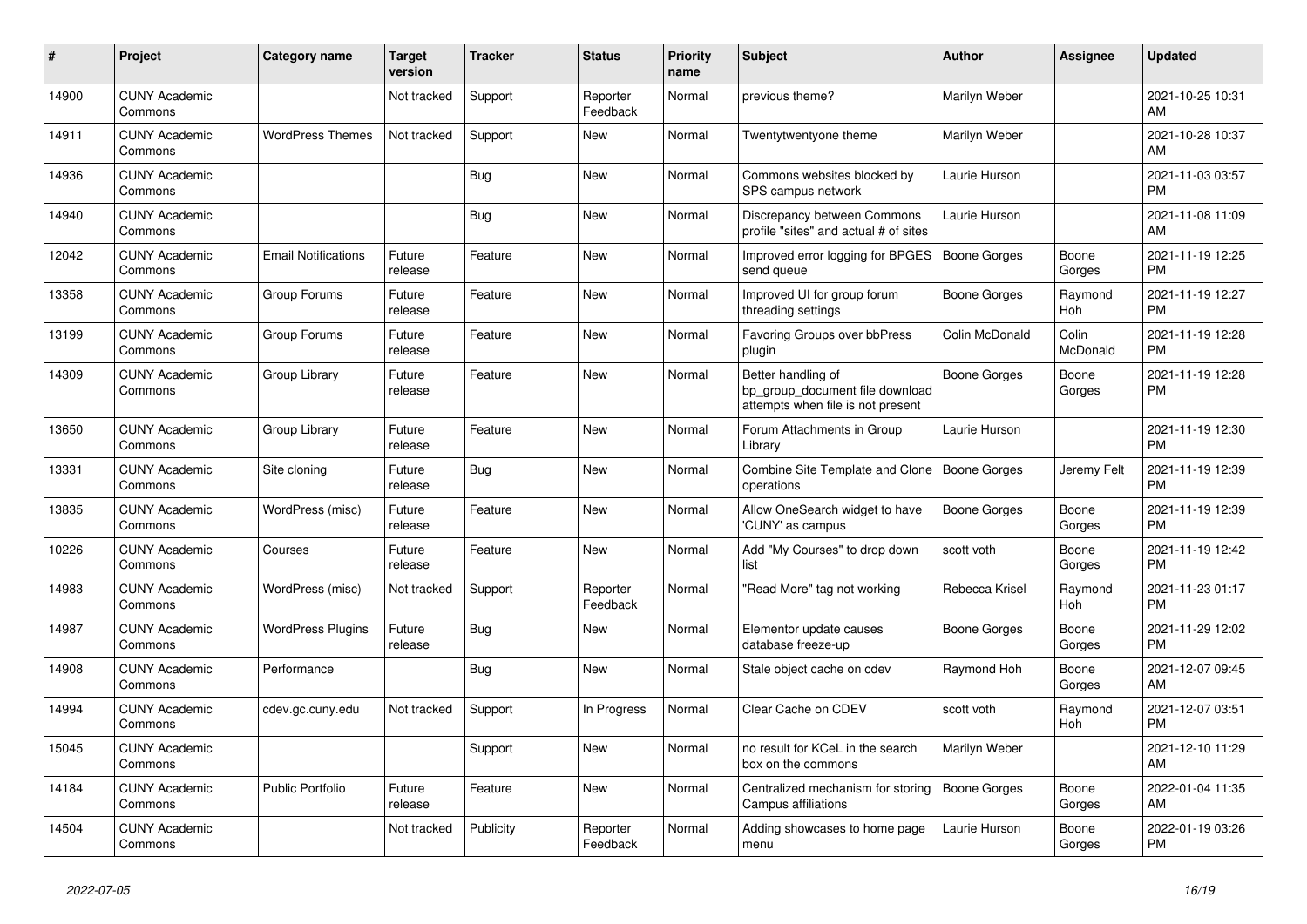| #     | Project                         | <b>Category name</b>      | <b>Target</b><br>version | <b>Tracker</b> | <b>Status</b>        | <b>Priority</b><br>name | <b>Subject</b>                                                | <b>Author</b>           | <b>Assignee</b> | <b>Updated</b>                |
|-------|---------------------------------|---------------------------|--------------------------|----------------|----------------------|-------------------------|---------------------------------------------------------------|-------------------------|-----------------|-------------------------------|
| 15260 | <b>CUNY Academic</b><br>Commons |                           |                          | Support        | Reporter<br>Feedback | Normal                  | Diacritical markings   European<br><b>Stages</b>              | Marilyn Weber           |                 | 2022-02-04 08:16<br>AM        |
| 15242 | <b>CUNY Academic</b><br>Commons | Performance               | Not tracked              | Bug            | Reporter<br>Feedback | Normal                  | Slugist site                                                  | Raffi<br>Khatchadourian | Boone<br>Gorges | 2022-02-07 11:14<br>AM        |
| 15176 | <b>CUNY Academic</b><br>Commons |                           | Not tracked              | Support        | Reporter<br>Feedback | Normal                  | Archiving Q Writing & Old<br>Wordpress Sites on the Commons   | Laurie Hurson           |                 | 2022-02-08 10:28<br>AM        |
| 15370 | <b>CUNY Academic</b><br>Commons |                           |                          | Support        | Reporter<br>Feedback | Normal                  | All-in-One Event Calendar?                                    | Marilyn Weber           |                 | 2022-02-17 11:03<br>AM        |
| 15516 | <b>CUNY Academic</b><br>Commons | <b>WordPress Plugins</b>  |                          | Bug            | Reporter<br>Feedback | Normal                  | Can't publish or save draft of post<br>on wordpress.com       | Raffi<br>Khatchadourian | Raymond<br>Hoh  | 2022-03-02 05:52<br><b>PM</b> |
| 15565 | <b>CUNY Academic</b><br>Commons |                           |                          | Support        | <b>New</b>           | Normal                  | Events - send updates to an email<br>listserv                 | Marilyn Weber           |                 | 2022-03-10 01:06<br><b>PM</b> |
| 15757 | <b>CUNY Academic</b><br>Commons |                           |                          | Bug            | New                  | Normal                  | Members # do not match                                        | Laurie Hurson           |                 | 2022-03-30 04:52<br><b>PM</b> |
| 15767 | <b>CUNY Academic</b><br>Commons | WordPress (misc)          |                          | Support        | New                  | Normal                  | Site loading slowly                                           | scott voth              | Boone<br>Gorges | 2022-04-04 08:56<br><b>PM</b> |
| 15816 | <b>CUNY Academic</b><br>Commons |                           | Not tracked              | Support        | New                  | Normal                  | slow loading at SPS                                           | Marilyn Weber           |                 | 2022-04-05 01:26<br><b>PM</b> |
| 15923 | <b>CUNY Academic</b><br>Commons |                           | Not tracked              | Feature        | Reporter<br>Feedback | Normal                  | <b>Bellows Plugin Adjustments</b>                             | Laurie Hurson           |                 | 2022-04-20 10:10<br>AM        |
| 15685 | <b>CUNY Academic</b><br>Commons |                           |                          | Support        | New                  | High                    | problem with chrome?                                          | Marilyn Weber           |                 | 2022-04-25 03:40<br><b>PM</b> |
| 8900  | <b>CUNY Academic</b><br>Commons | Accessibility             | Future<br>release        | Feature        | Assigned             | Normal                  | Look into tools to enforce<br>accessibility in WP environment | Matt Gold               | Boone<br>Gorges | 2022-04-26 11:59<br>AM        |
| 8901  | <b>CUNY Academic</b><br>Commons | Accessibility             | Future<br>release        | Feature        | Assigned             | Normal                  | Theme analysis for accessibility                              | <b>Matt Gold</b>        | Boone<br>Gorges | 2022-04-26 11:59<br><b>AM</b> |
| 8835  | <b>CUNY Academic</b><br>Commons | <b>Blogs (BuddyPress)</b> | Future<br>release        | Feature        | New                  | Normal                  | Extend cuny is shortlinks to sites                            | Luke Waltzer            | Boone<br>Gorges | 2022-04-26 11:59<br>AM        |
| 11243 | <b>CUNY Academic</b><br>Commons | BuddyPress (misc)         | Future<br>release        | <b>Bug</b>     | <b>New</b>           | Normal                  | Audit bp-custom.php                                           | Raymond Hoh             | Raymond<br>Hoh  | 2022-04-26 11:59<br><b>AM</b> |
| 10380 | <b>CUNY Academic</b><br>Commons | WordPress (misc)          | Future<br>release        | Feature        | In Progress          | Normal                  | Remove blacklisted plugins                                    | Boone Gorges            |                 | 2022-04-26 12:00<br><b>PM</b> |
| 11843 | <b>CUNY Academic</b><br>Commons | WordPress (misc)          | Future<br>release        | Design/UX      | New                  | Normal                  | Tweaking the Gutenberg Editor<br>Interface                    | Laurie Hurson           |                 | 2022-04-26 12:00<br><b>PM</b> |
| 14787 | <b>CUNY Academic</b><br>Commons | Plugin Packages           | Future<br>release        | Feature        | <b>New</b>           | Normal                  | Creating a "Design" plugin<br>package                         | Laurie Hurson           | scott voth      | 2022-04-27 04:56<br><b>PM</b> |
| 16099 | <b>CUNY Academic</b><br>Commons |                           |                          | Support        | Reporter<br>Feedback | Normal                  | request for Newsletter Glue                                   | Marilyn Weber           |                 | 2022-05-13 12:14<br>PM        |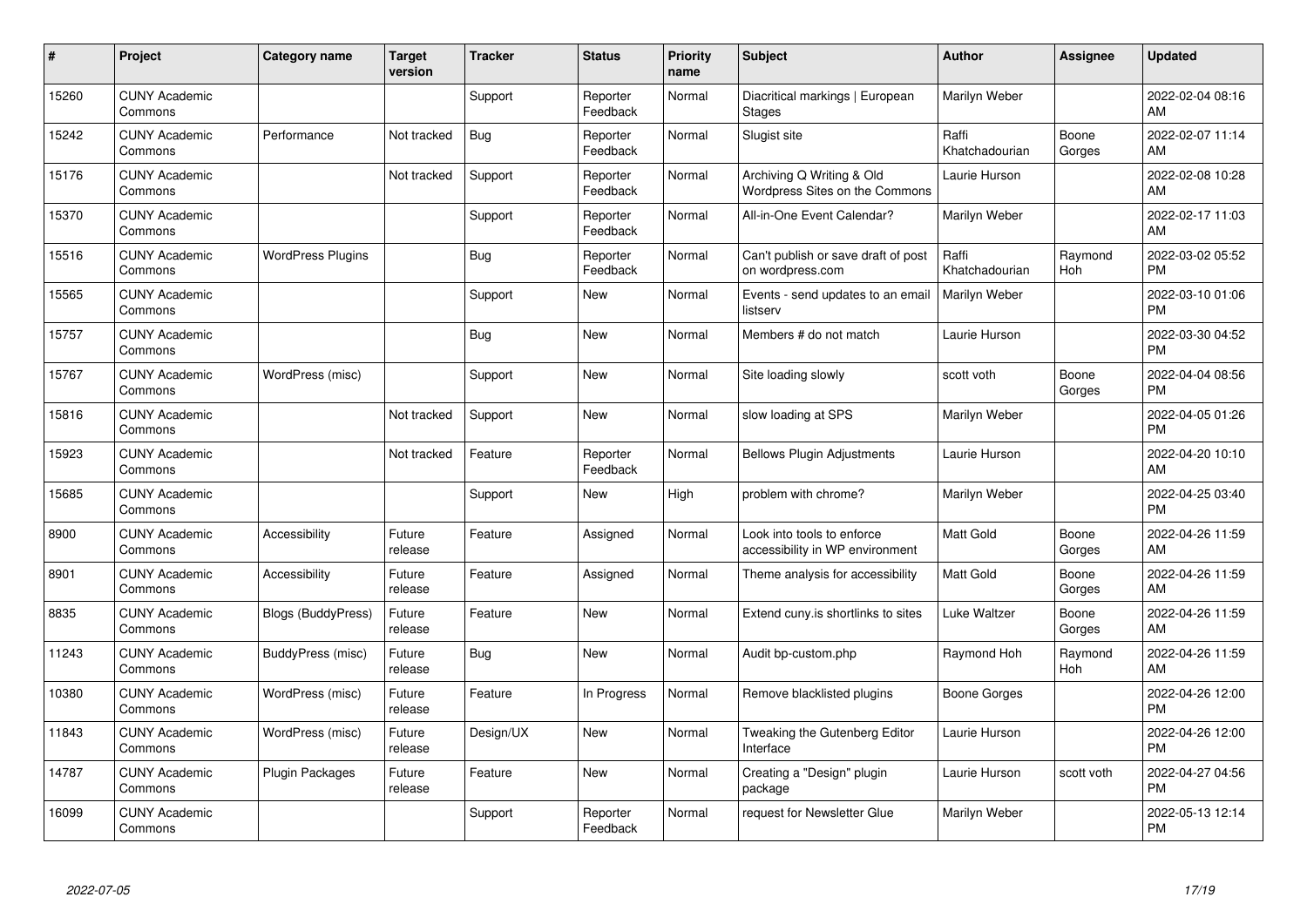| #     | <b>Project</b>                  | <b>Category name</b>           | <b>Target</b><br>version | <b>Tracker</b> | <b>Status</b>        | <b>Priority</b><br>name | <b>Subject</b>                                                        | <b>Author</b>           | Assignee        | <b>Updated</b>                |
|-------|---------------------------------|--------------------------------|--------------------------|----------------|----------------------|-------------------------|-----------------------------------------------------------------------|-------------------------|-----------------|-------------------------------|
| 16092 | <b>CUNY Academic</b><br>Commons |                                | Future<br>release        | Feature        | Hold                 | Normal                  | Don't show main site in Site<br>search results                        | Boone Gorges            | Boone<br>Gorges | 2022-05-17 03:12<br><b>PM</b> |
| 16110 | <b>CUNY Academic</b><br>Commons |                                |                          | Support        | Reporter<br>Feedback | Normal                  | remove Creative Commons<br>license from pages?                        | Marilyn Weber           | Raymond<br>Hoh  | 2022-05-17 06:11<br><b>PM</b> |
| 15210 | <b>CUNY Academic</b><br>Commons | Analytics                      | Not tracked              | Design/UX      | New                  | Normal                  | Google Analytics improvements                                         | Colin McDonald          | Boone<br>Gorges | 2022-05-24 10:47<br>AM        |
| 15883 | <b>CUNY Academic</b><br>Commons |                                | 2.1.0                    | Feature        | <b>New</b>           | Normal                  | Release BPGES update                                                  | Boone Gorges            | Boone<br>Gorges | 2022-05-26 10:39<br>AM        |
| 15194 | <b>CUNY Academic</b><br>Commons | Internal Tools and<br>Workflow | 2.1.0                    | Feature        | New                  | Normal                  | PHPCS sniff for un-restored<br>switch to blog() calls                 | Boone Gorges            | Jeremy Felt     | 2022-05-26 10:45<br>AM        |
| 15604 | <b>CUNY Academic</b><br>Commons | <b>Email Notifications</b>     | Future<br>release        | Feature        | Assigned             | Normal                  | <b>Restructure Commons Group</b><br>Digest Email Messages             | <b>Matt Gold</b>        | Boone<br>Gorges | 2022-05-26 10:45<br>AM        |
| 13946 | <b>CUNY Academic</b><br>Commons | <b>WordPress Plugins</b>       | 2.1.0                    | Support        | Assigned             | Normal                  | Custom Embed handler For<br>OneDrive files                            | scott voth              | Raymond<br>Hoh  | 2022-05-26 10:46<br>AM        |
| 16177 | <b>CUNY Academic</b><br>Commons | Reply By Email                 |                          | <b>Bug</b>     | <b>New</b>           | Normal                  | Switch to Inbound mode for RBE                                        | Raymond Hoh             | Raymond<br>Hoh  | 2022-05-30 04:32<br><b>PM</b> |
| 16245 | <b>CUNY Academic</b><br>Commons | WordPress (misc)               |                          | <b>Bug</b>     | Reporter<br>Feedback | Normal                  | Save Button missing on<br>WordPress Profile page                      | scott voth              | Raymond<br>Hoh  | 2022-06-16 03:09<br><b>PM</b> |
| 16255 | <b>CUNY Academic</b><br>Commons | WordPress (misc)               |                          | Bug            | New                  | Normal                  | Need to define 'MULTISITE'<br>constant in wp-config.php               | Raymond Hoh             |                 | 2022-06-19 09:31<br>AM        |
| 16290 | <b>CUNY Academic</b><br>Commons |                                |                          | Feature        | Reporter<br>Feedback | Normal                  | Add Table Of Contents Block<br>plug-in                                | Raffi<br>Khatchadourian |                 | 2022-06-24 10:26<br>AM        |
| 16294 | <b>CUNY Academic</b><br>Commons |                                |                          | <b>Bug</b>     | New                  | Urgent                  | CAC is down                                                           | Raffi<br>Khatchadourian |                 | 2022-06-27 02:00<br><b>PM</b> |
| 16307 | <b>CUNY Academic</b><br>Commons |                                |                          | <b>Bug</b>     | New                  | Normal                  | Add brief messaging to<br>accept/decline group membership<br>requests | <b>Matt Gold</b>        | Boone<br>Gorges | 2022-06-27 06:13<br><b>PM</b> |
| 10580 | <b>CUNY Academic</b><br>Commons | Information<br>Architecture    | Future<br>release        | Design/UX      | New                  | Normal                  | Primary nav item review                                               | Boone Gorges            | Sara Cannon     | 2022-06-28 01:29<br><b>PM</b> |
| 10439 | <b>CUNY Academic</b><br>Commons | Design                         | 2.1.0                    | Design/UX      | <b>New</b>           | Normal                  | Create Style Guide for Commons                                        | Sonja Leix              | Sara Cannon     | 2022-06-28 01:43<br><b>PM</b> |
| 13891 | <b>CUNY Academic</b><br>Commons | Internal Tools and<br>Workflow | 2.1.0                    | Feature        | <b>New</b>           | Normal                  | Migrate automated linting to<br>GitHub Actions                        | Boone Gorges            | Jeremy Felt     | 2022-06-29 11:13<br>AM        |
| 12121 | <b>CUNY Academic</b><br>Commons | <b>WordPress Plugins</b>       | 2.0.3                    | Feature        | Reporter<br>Feedback | Normal                  | Embedding H5P Iframes on<br><b>Commons Site</b>                       | Laurie Hurson           | Boone<br>Gorges | 2022-06-29 11:32<br>AM        |
| 11649 | <b>CUNY Academic</b><br>Commons | <b>WordPress Plugins</b>       | 2.0.3                    | Bug            | In Progress          | Normal                  | CC license displayed on every<br>page                                 | Gina Cherry             | Raymond<br>Hoh  | 2022-06-29 11:32<br>AM        |
| 15169 | <b>CUNY Academic</b><br>Commons |                                | 2.0.3                    | Support        | Reporter<br>Feedback | Normal                  | new Prelude website zipfiles for<br>custom theme and other files.     | Marilyn Weber           |                 | 2022-06-29 11:32<br>AM        |